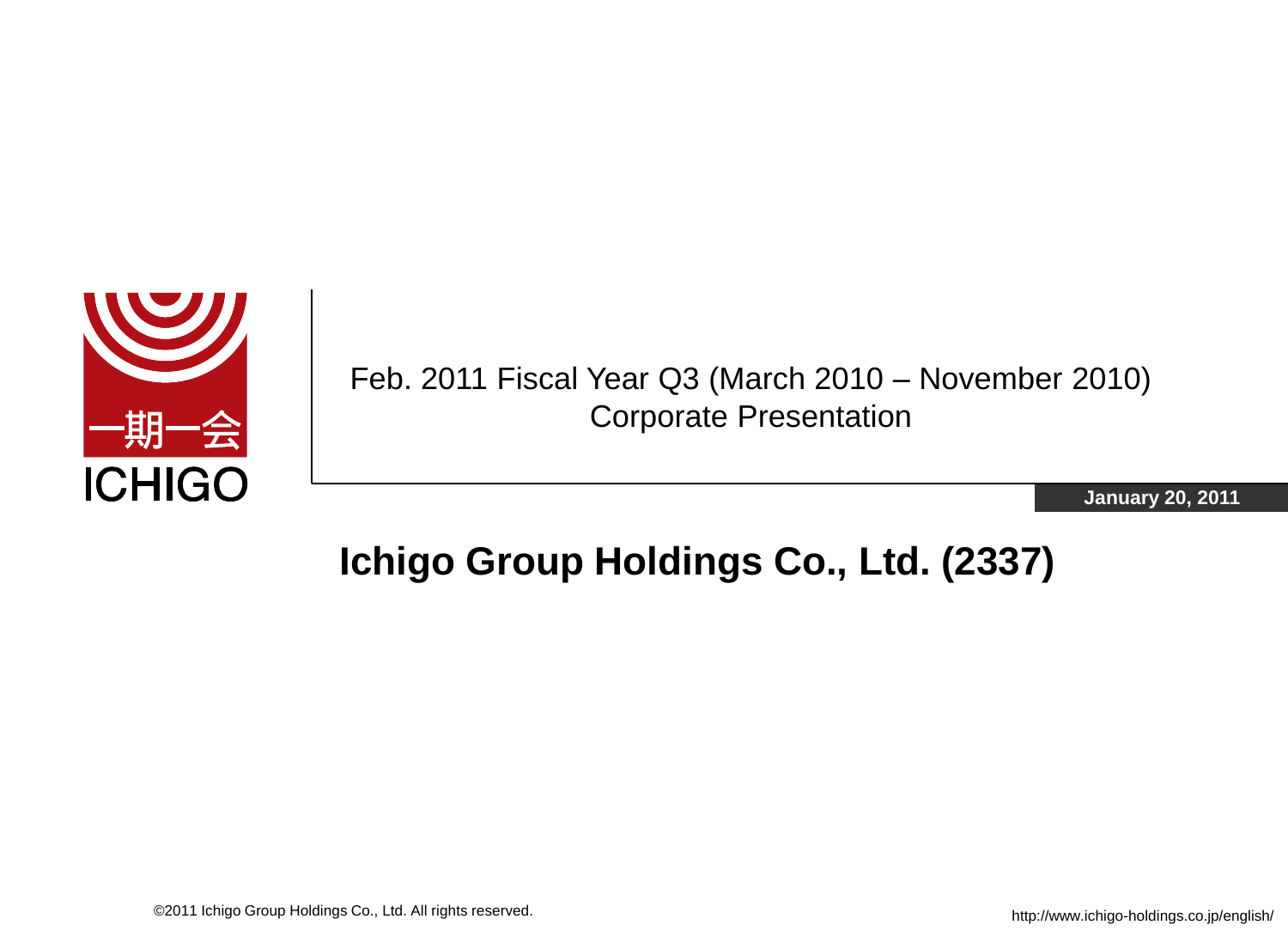# **Creating peace of mind through honest and committed management**

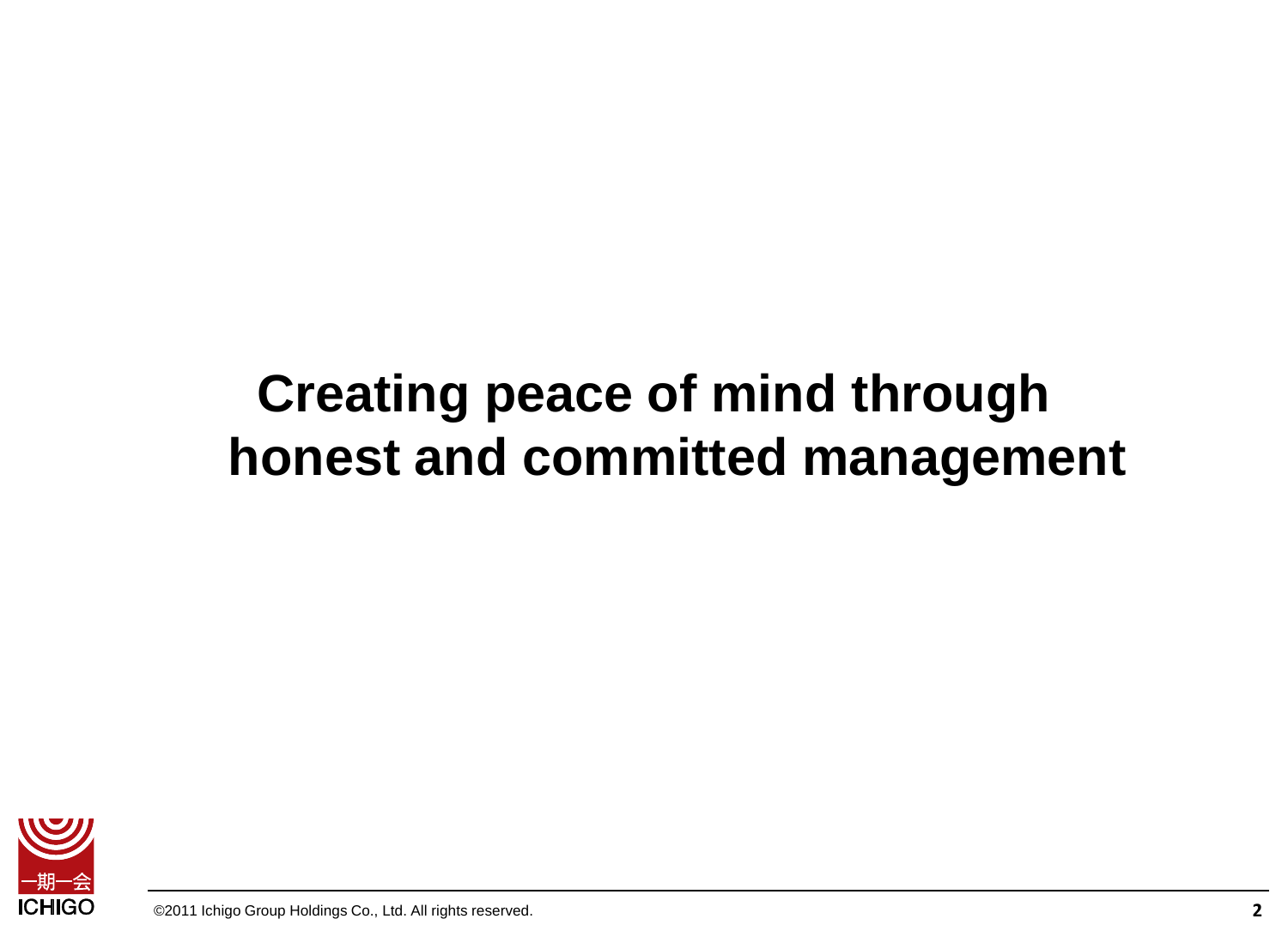Laying the Foundation for Stable, Long-term Growth

- $\checkmark$  Building Brand as a Real Estate Asset Manager
- $\checkmark$  Business Development
- $\checkmark$  Strengthened Group Management via Organizational Re-Alignment
- $\checkmark$  New Group Organizational Structure
- $\checkmark$  Strengthened Capital Base
- $\checkmark$  Continued Asset Dispositions
- $\checkmark$  Optimizing Balance Sheet
- $\checkmark$  Securing On-Going Profitability

Appendices: Financial & Real Estate Data

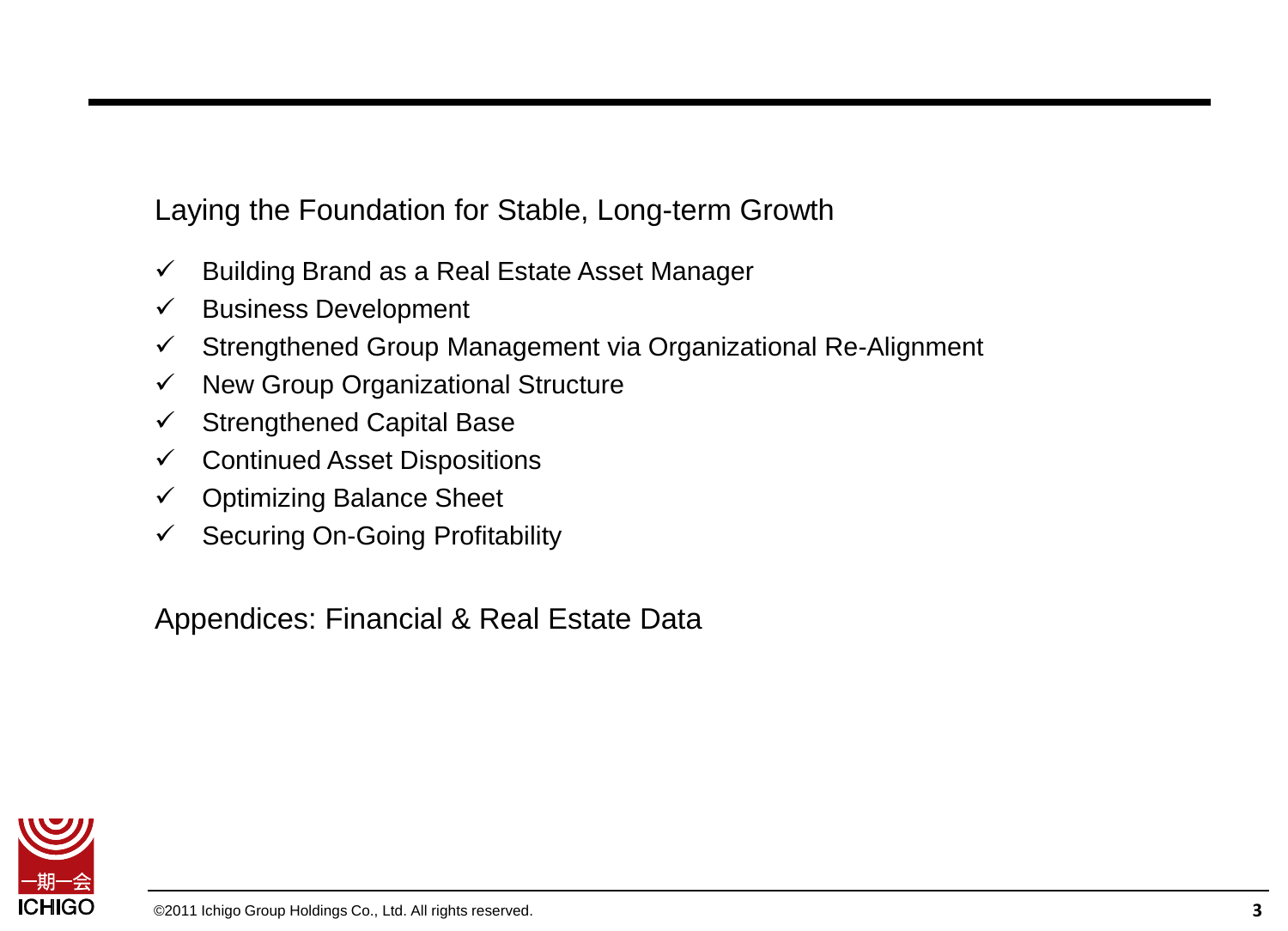# Laying the Foundation for Stable, Long-term Growth

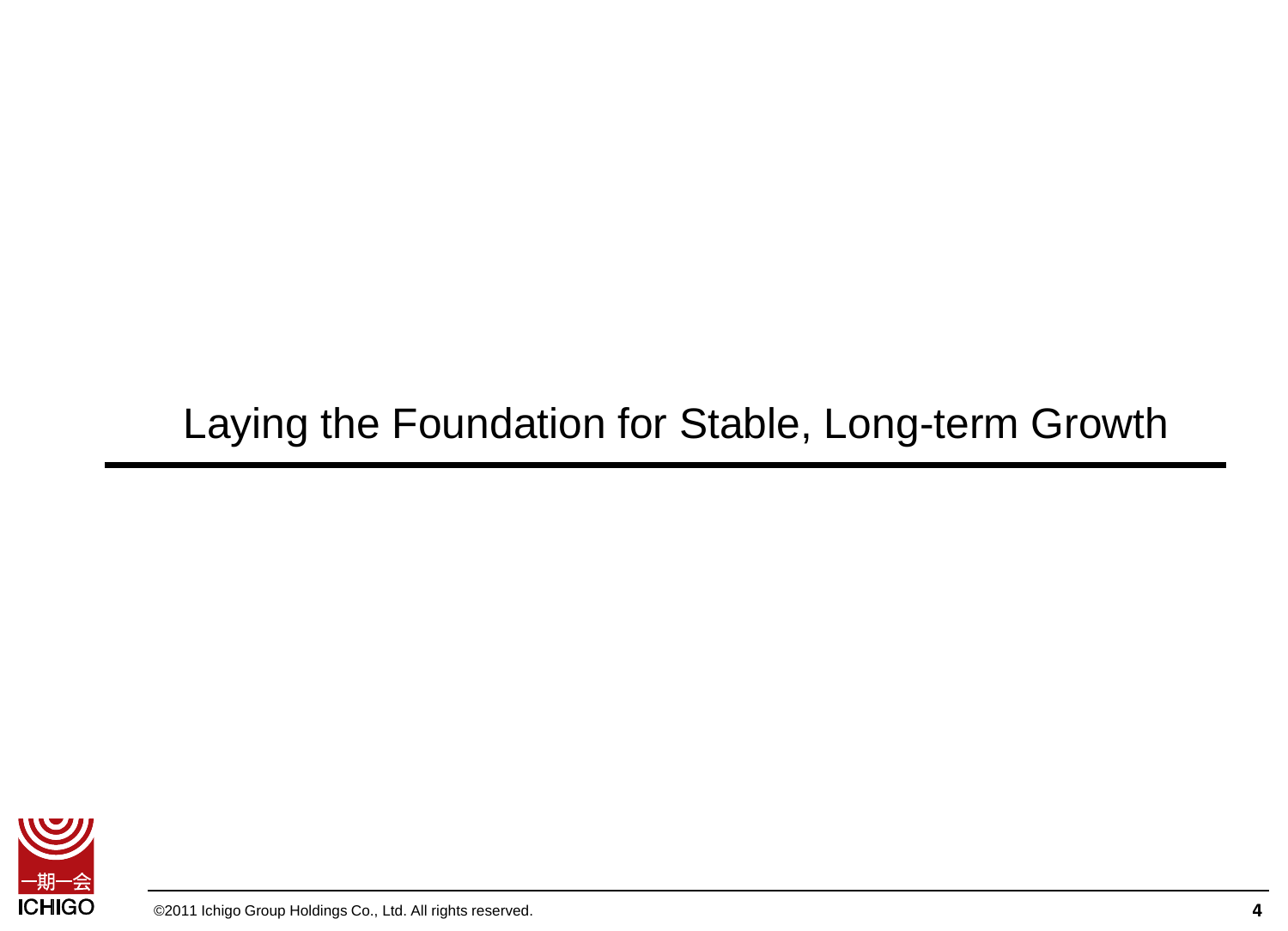### Building Brand as a Real Estate Asset Manager

- Acquired all shares of JAPAN OFFICE ADVISORS, Inc. (January 11, 2011)
	- $\checkmark$  Asset manager of JAPAN OFFICE Investment Corporation, a J-REIT with JPY110 billion AUM
	- $\checkmark$  Increases AUM by 40%, enhancing on-going profitability
	- $\checkmark$  Net acquisition cost approx. JPY1.4 billion due to JOAS' JPY1.1 billion financial assets
	- $\checkmark$  Entirely financed with debt (zero cash outlay)
	- Company name change to **Ichigo REIT Management Co., Ltd.**
- Re-entry into value-creating, growing REIT market
	- $\checkmark$  Corporate mission is to provide high-trust, secure investments for investors, which matches with the nature of REIT management
	- $\checkmark$  In re-entering the REIT market, committed to contribute to revitalization of J-REITs
- Building a comprehensive real estate asset manager group with diversified value chain
	- $\checkmark$  Operating and adding value across the full spectrum of real estate asset management, including private funds, public REITs, PM, BM and other real estate-related services
	- Newly established **Ichigo Estate Co., Ltd.** to further develop capability in specialized areas such as long-term ground leases that offer attractive long-term yields

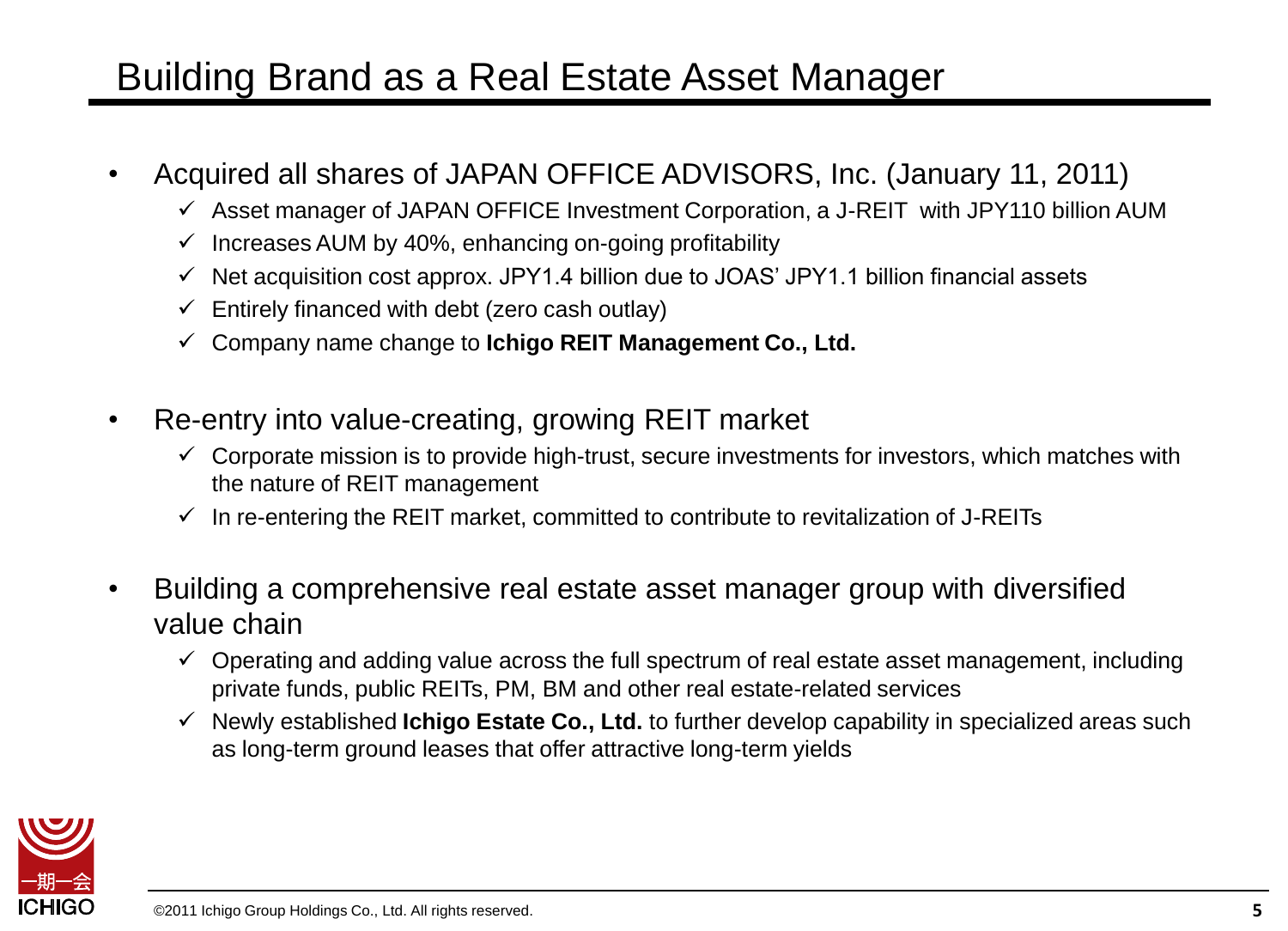#### Business Development

- Return to Growth in AUM
	- $\checkmark$  With launch of new funds, AUM has finally returned to growth after 11 quarter decline through financial crisis
	- $\checkmark$  Active business development focused on new fund launches and Rescue AM
- M&A
	- $\checkmark$  Organized to drive increasing profits at acquired companies
	- $\checkmark$  Enhancing cooperation within the group to maximize consolidated performance
	- $\checkmark$  Continuing to seek candidates for next strategic M&A

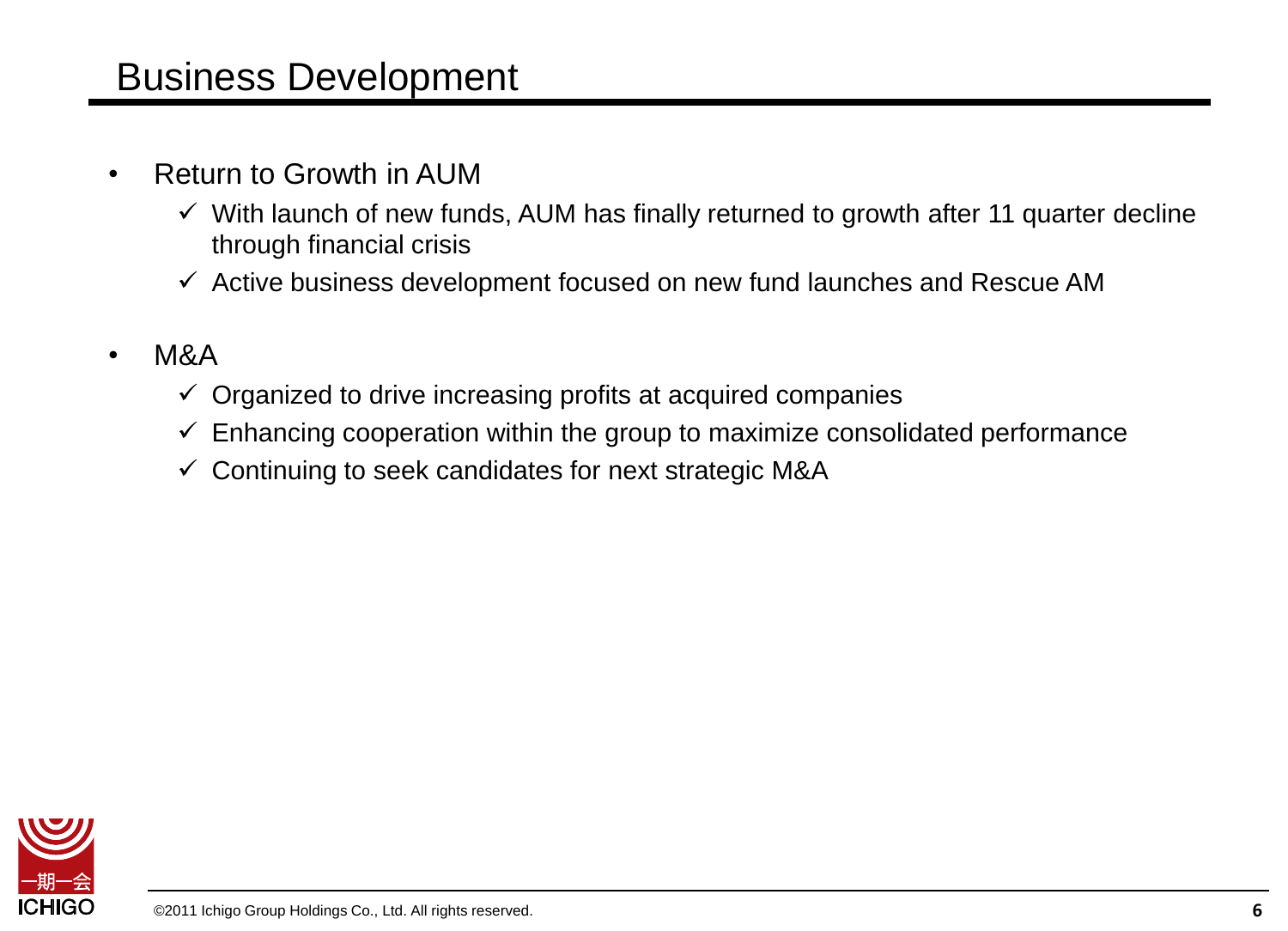- Maximizing consolidated performance
	- $\checkmark$  Devolve authority to operating units to increase their efficiency and profitability
	- $\checkmark$  Strengthening public and private fund management capability and supporting growth in PM and BM
	- In looking to a new profit opportunities, **Ichigo Estate Co., Ltd.** established as a provider of real estate investment funds built around small- to mid-sized assets and to further develop Ichigo's capability in specialized areas such as ground leases
	- $\checkmark$  Continuing to seek strategic M&A that will drive stable profitability and cash flow
- Streamlined "operating holding company" structure
	- $\checkmark$  Tighter and smaller holding company functions focused on group real estate services, administration, and corporate governance
	- $\checkmark$  Greater operational autonomy in independent business units to drive stronger consolidated results
- Appropriate allocation of human resources
	- $\checkmark$  "Right people in the right place" supported by flexible personnel exchange within the group

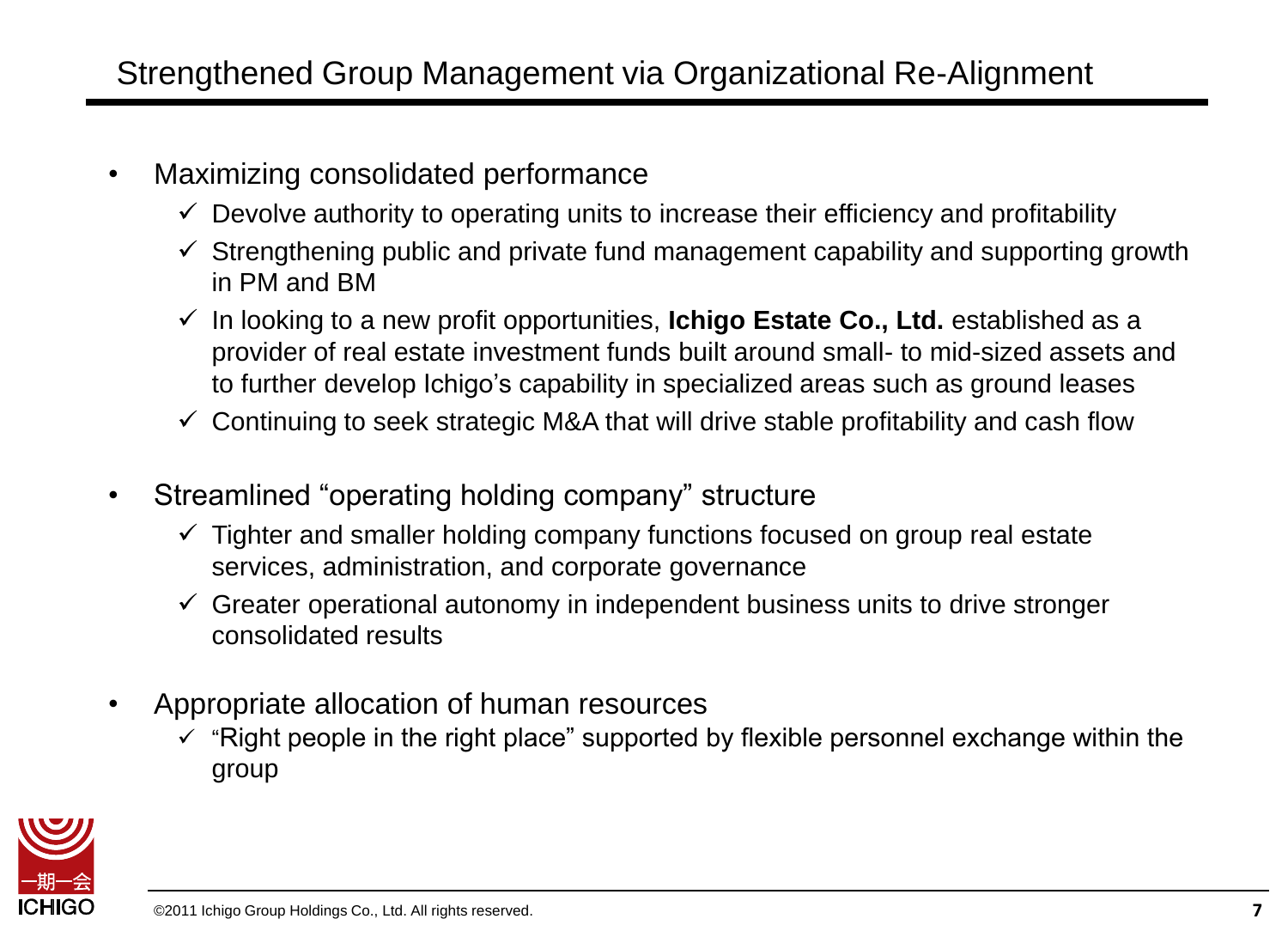### New Group Organizational Structure



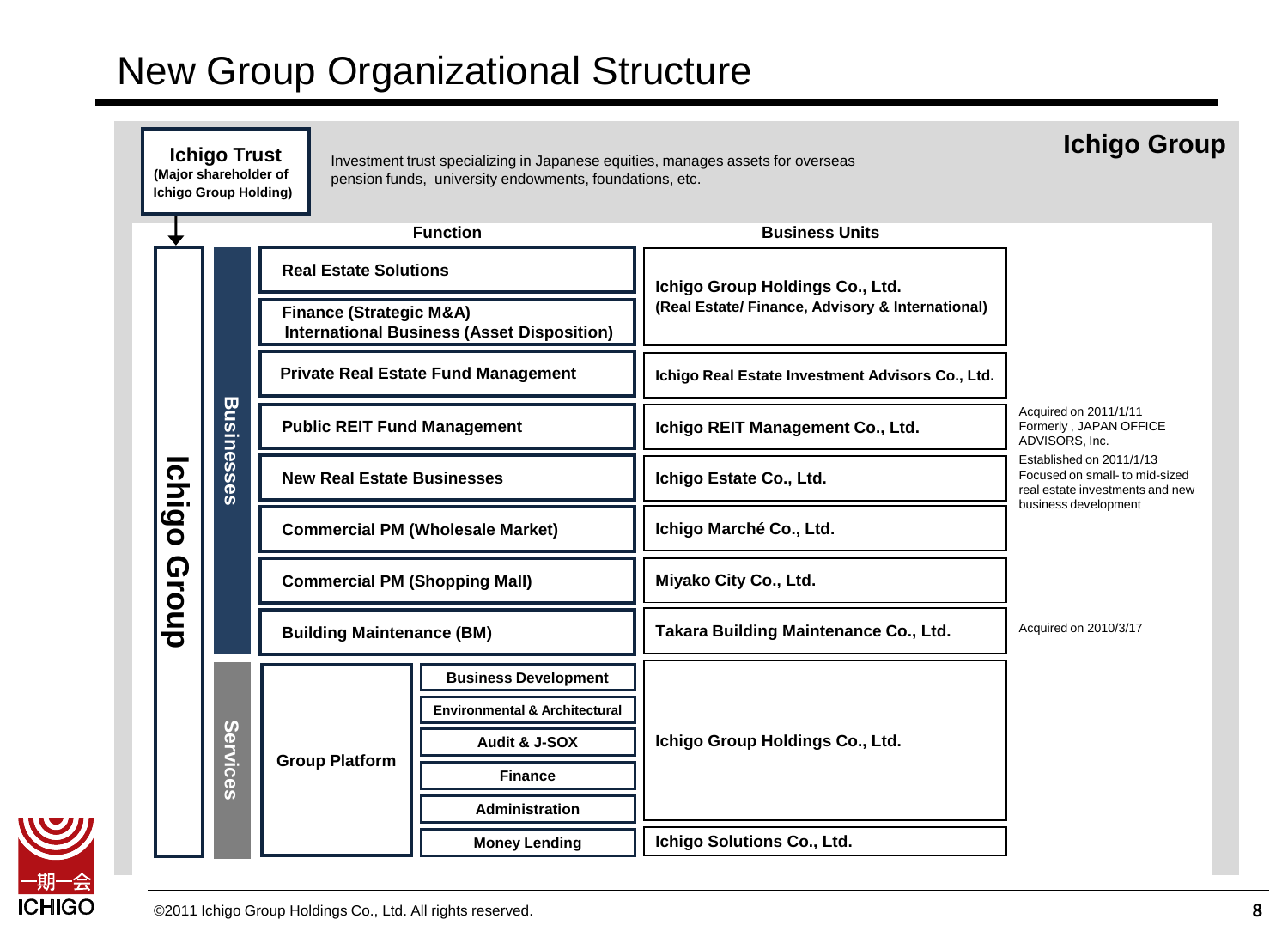#### Strengthened Capital Base

Significant strengthening in shareholder equity via repayment of corporate debt, CB conversion, and continued asset sales

#### Decrease in Corporate Debt: ¥5.3 billion





Pro Forma basis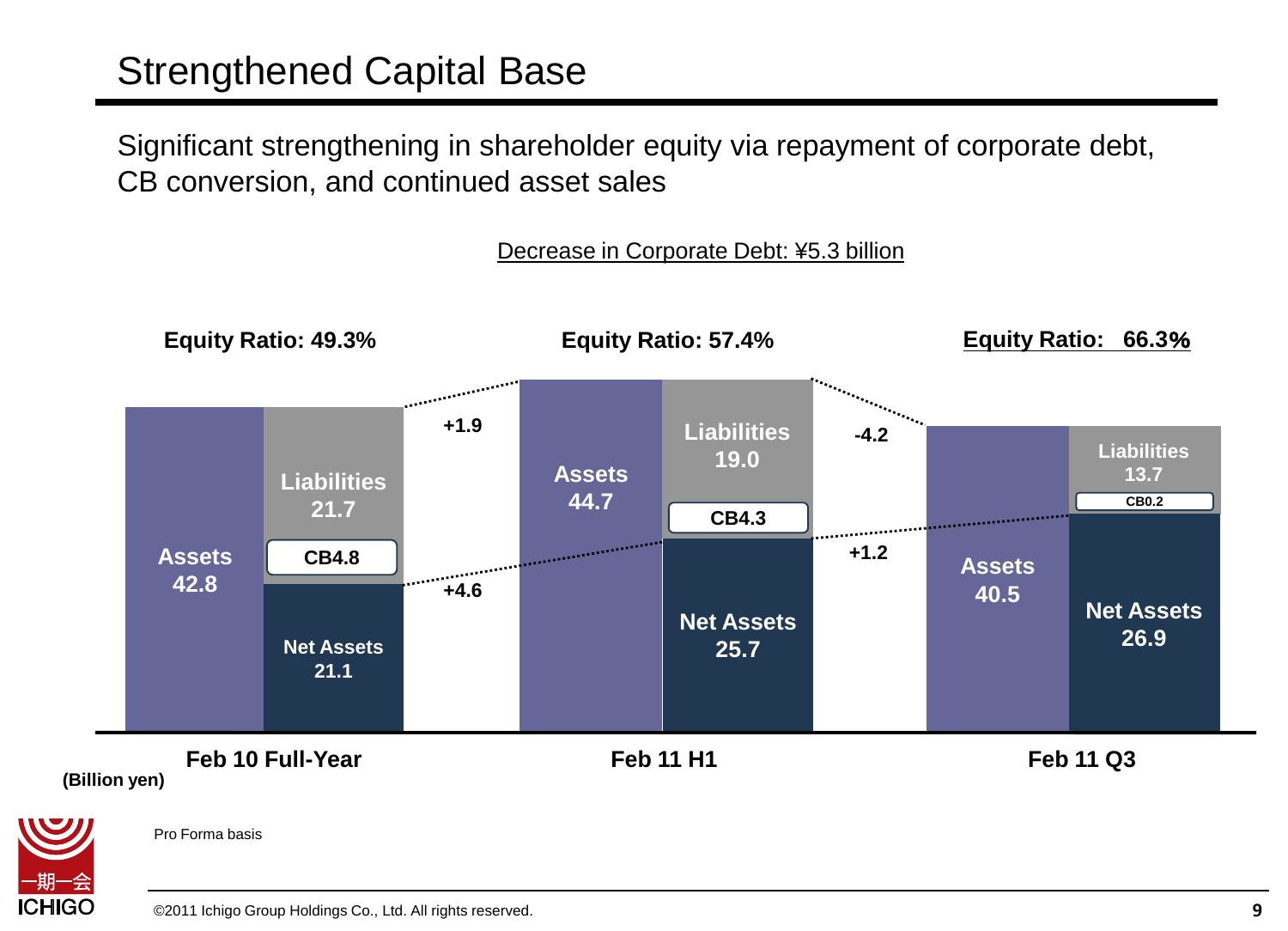#### Continued Asset Dispositions

#### Sold ¥3.6 billion in assets in Feb 11 Q3





Pro Forma basis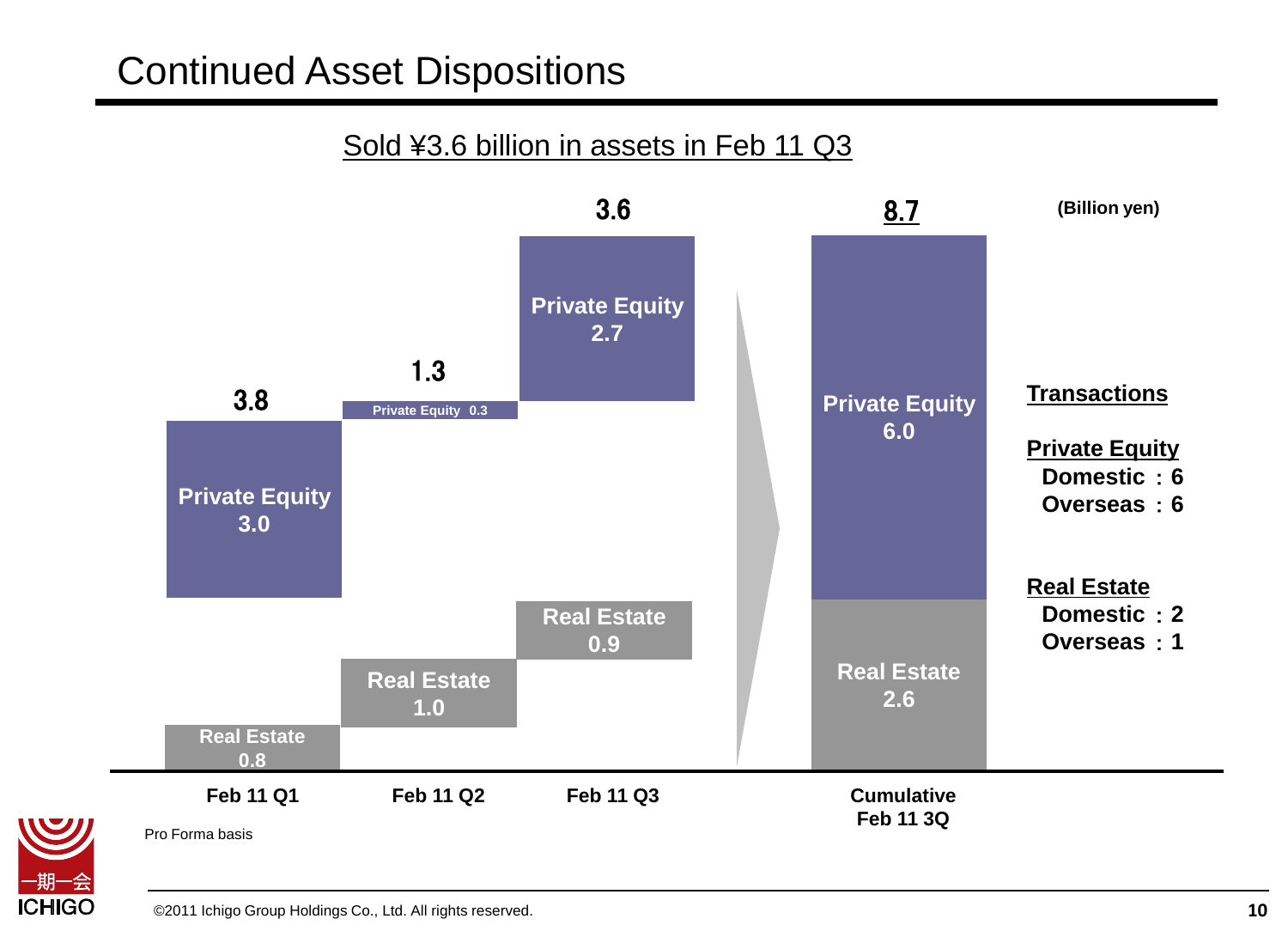### Optimizing Balance Sheet

While continuing to pay down total corporate debt, shifted ¥1.6 billion from short-term to long-term debt



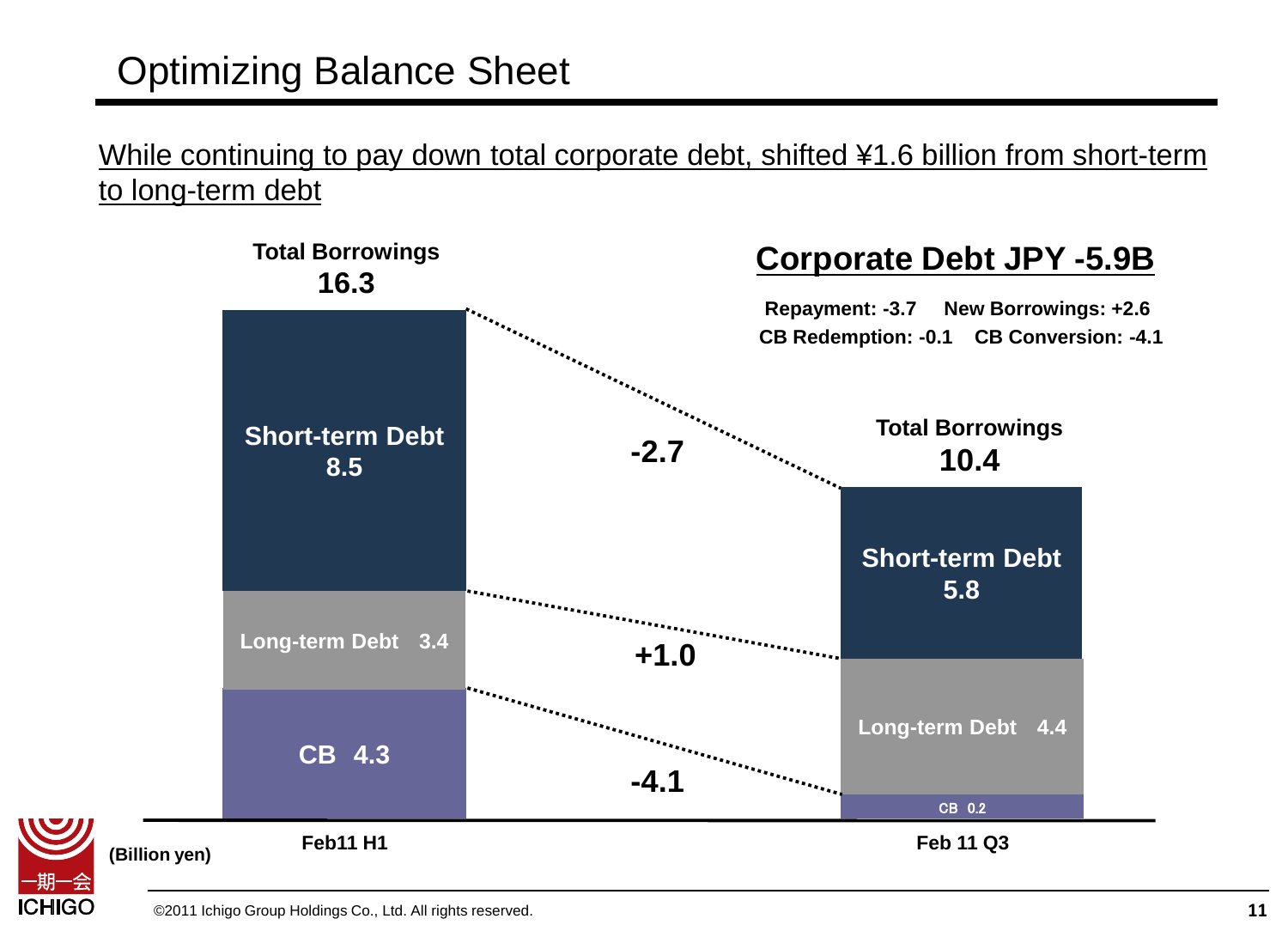### Securing On-Going Profitability

- Expect second consecutive year of profitability
- Conservative full-year forecast



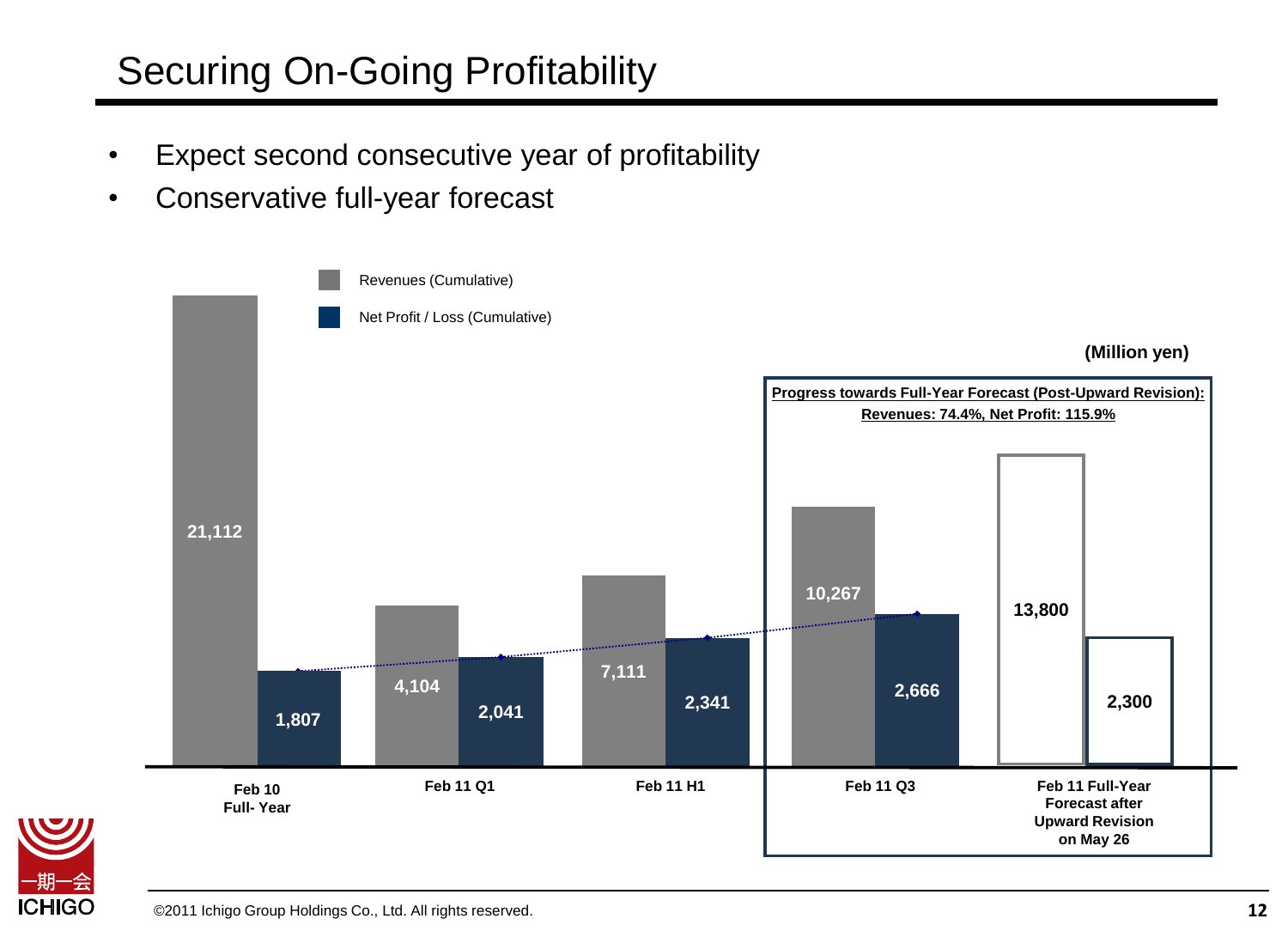# Appendix: Pro Forma Financial Data

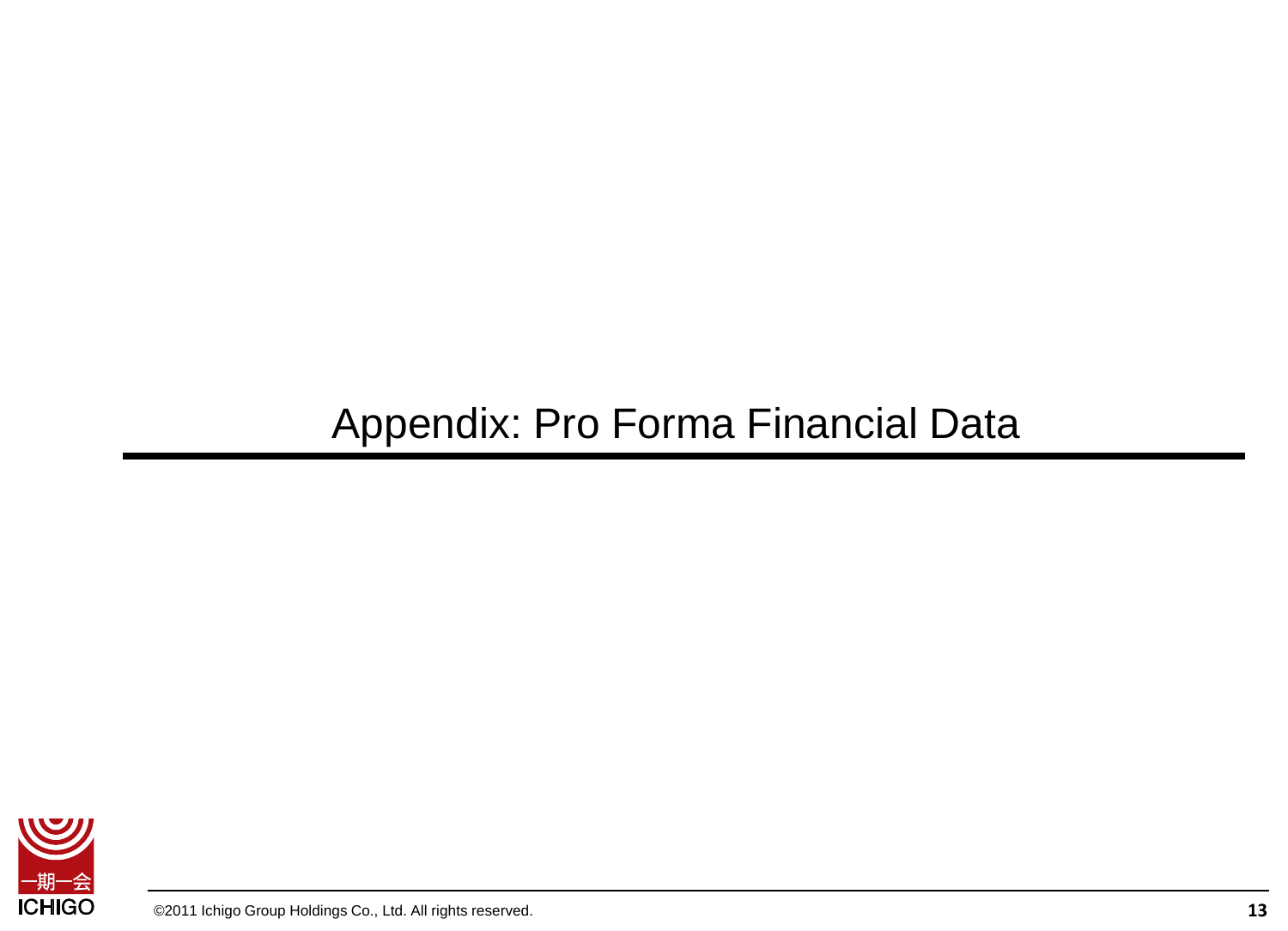#### Pro Forma Disclosure to Improve Transparency

- Under Japanese accounting rules, SPCs in which Ichigo Group Holdings ("IGH") is a greater than 50% investor or SPCs for which IGH is the asset manager and no single equity investor holds more than 50% of the total investment must be consolidated onto IGH's balance sheet.
- Our statutory consolidated and parent financial statements thus include clientrelated assets and liabilities and P&L which do not belong to IGH. In order to more accurately reflect the true economic exposures borne by our shareholders, we disclose Pro Forma financials which are intended to better reflect IGH's actual corporate financial position.

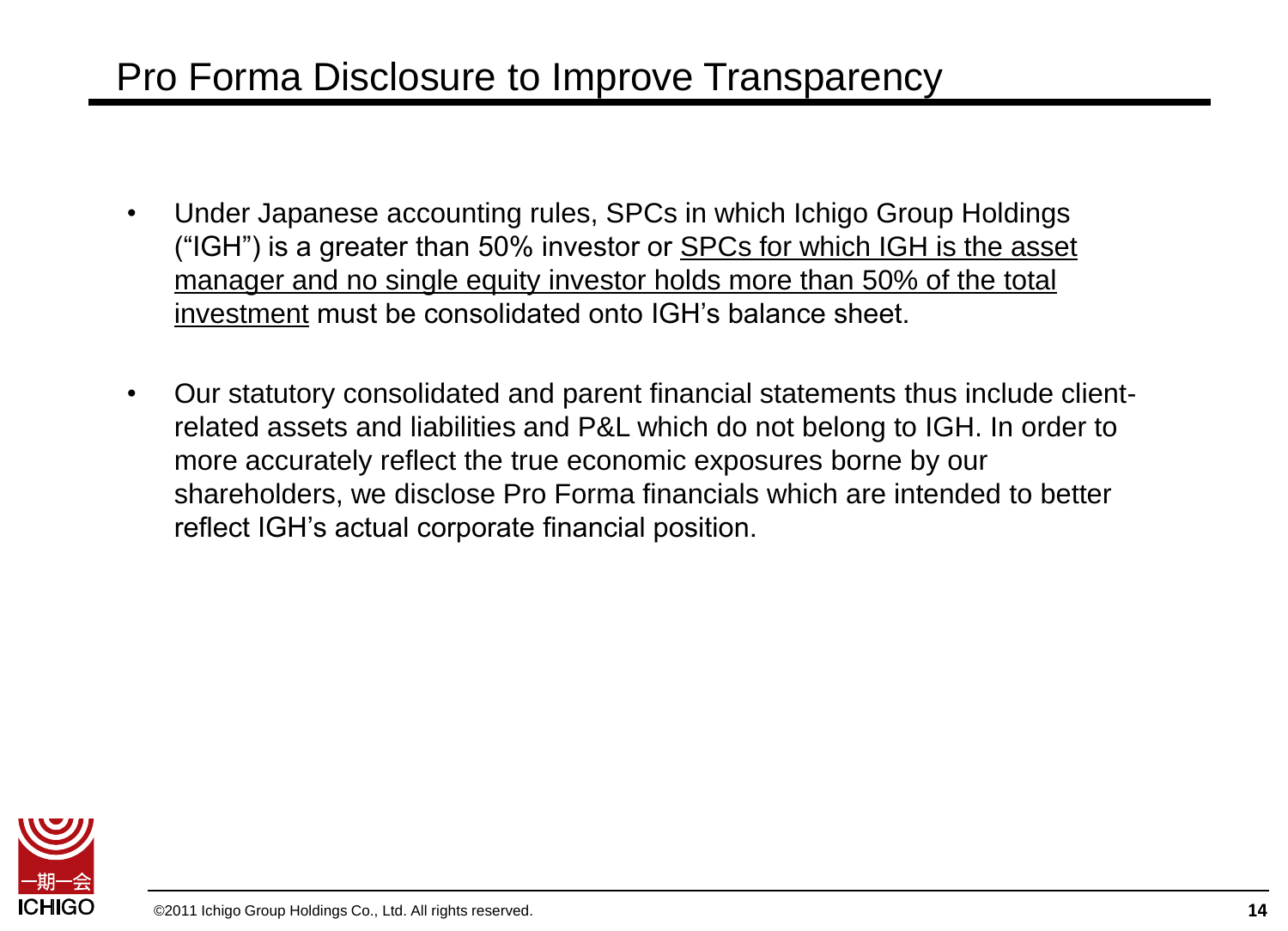(Million yen)

|                                 | <b>Feb 10</b> | <b>Feb 11 Q1</b> | <b>Feb 11 H1</b> | <b>Feb 11 Q3</b> | Change (QoQ) |
|---------------------------------|---------------|------------------|------------------|------------------|--------------|
| <b>Total Assets</b>             | 42,804        | 48,252           | 44,704           | 40,543           | $-4,161$     |
| Cash and Cash Equivalents       | 5,268         | 7,791            | 7,888            | 8,670            | 782          |
| Investment (Real Estate)        | 5,707         | 5,866            | 5,860            | 6,391            | 531          |
| Investment (Domestic companies) | 2,046         | 1,887            | 1,606            | 918              | $-688$       |
| Investment (Overseas companies) | 10,434        | 13,324           | 11,927           | 7,925            | $-4,002$     |
| Real Estate Held for Sale       | 14,231        | 13,601           | 11,142           | 11,047           | $-95$        |
| Other                           | 5,118         | 5,783            | 6,281            | 5,592            | $-689$       |
| <b>Liabilities</b>              | 21,687        | 21,128           | 19,043           | 13,652           | $-5,391$     |
| <b>Interest-Bearing Debt</b>    | 13,565        | 14,113           | 11,944           | 10,203           | $-1,741$     |
| CB                              | 4,790         | 4,540            | 4,340            | 200              | $-4,140$     |
| Other                           | 3,332         | 2,475            | 2,759            | 3,249            | 490          |
| <b>Net Assets</b>               | 21,117        | 27,124           | 25,661           | 26,891           | 1,230        |

\*Pro Forma definition on p.14

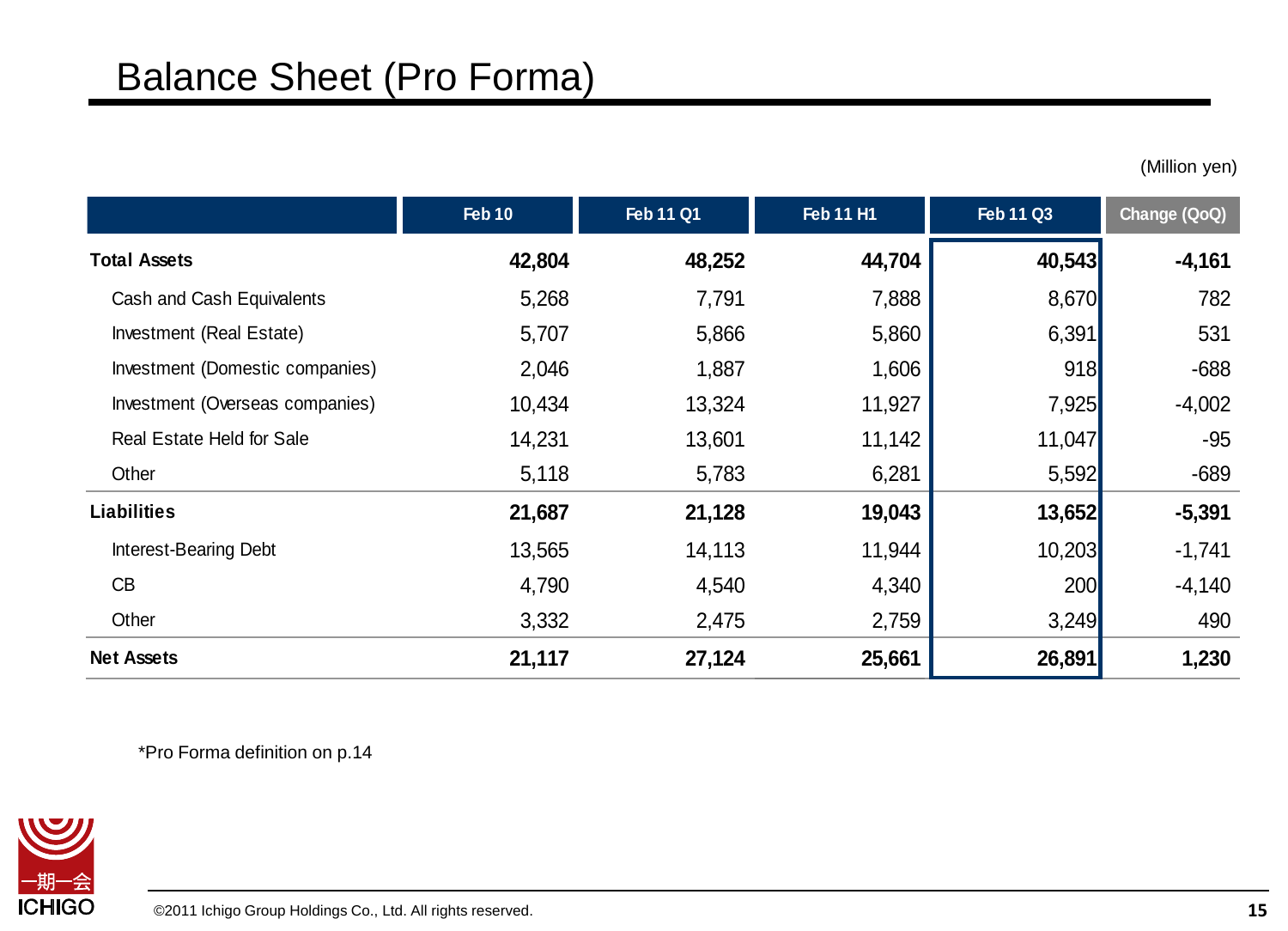|                                |               |                  |           |                  |                                       | <b>Breakdown</b>                 | (Million yen)                         |
|--------------------------------|---------------|------------------|-----------|------------------|---------------------------------------|----------------------------------|---------------------------------------|
|                                | <b>Feb 10</b> | <b>Feb 11 Q1</b> | Feb 11 Q2 | <b>Feb 11 Q3</b> | <b>Feb 11 Q3</b><br><b>Cumulative</b> |                                  | <b>Feb 11 Q3</b><br><b>Cumulative</b> |
| <b>Revenues</b>                | 14,127        | 2,691            | 1,473     | 2,129            | 6,294                                 | <b>Revenues</b>                  | 6,294                                 |
| Cost of Revenues               | 9,785         | 1,617            | 704       | 1,217            | 3,539                                 | Real Estate Management Fees      | 768                                   |
|                                |               |                  |           |                  |                                       | <b>Advisory Fees</b>             | 40                                    |
| <b>Gross Profit</b>            | 4,342         | 1,074            | 769       | 912              | 2,755                                 | Rental Income                    | 1,329                                 |
| SG&A                           | 3,012         | 584              | 717       | 686              | 1,987                                 | Real Estate Sales / Dividends    | 1,386                                 |
| <b>Operating Profit</b>        | 1,330         | 490              | 52        | 226              | 768                                   | Securities Sales / Dividends     | 1,484                                 |
|                                |               |                  |           |                  |                                       | <b>Building Maintenance Fees</b> | 1,120                                 |
| Non-Operating Gain (Loss), net | $-535$        | $-76$            | 453       | $-60$            | 317                                   | Other                            | 167                                   |
| <b>Recurring Profit</b>        | 795           | 414              | 505       | 166              | 1,085                                 | <b>Gross Profit</b>              | 2,755                                 |
| Extraordinary Gain (Loss), net | 1,380         | 2,323            | $-94$     | 960              | 3,190                                 | Real Estate Management Fees      | 505                                   |
|                                |               |                  |           |                  |                                       | <b>Advisory Fees</b>             | 38                                    |
| <b>Pre-tax Profit</b>          | 2,175         | 2,737            | 411       | 1,126            | 4,275                                 | Rental Income                    | 793                                   |
| Tax                            | 79            | 51               | 8         |                  | 22                                    | Real Estate Sales / Dividends    | 524                                   |
| Minority Interests             | 289           | 691              | 103       | 791              | 1,585                                 | Securities Sales / Dividends     | 1,171                                 |
|                                |               |                  |           |                  |                                       | <b>Building Maintenance Fees</b> | 256                                   |
| <b>Net Profit</b>              | 1,807         | 2,041            | 300       | <b>325</b>       | 2,666                                 | Other                            | $-532$                                |

\*Pro Forma definition on p.14

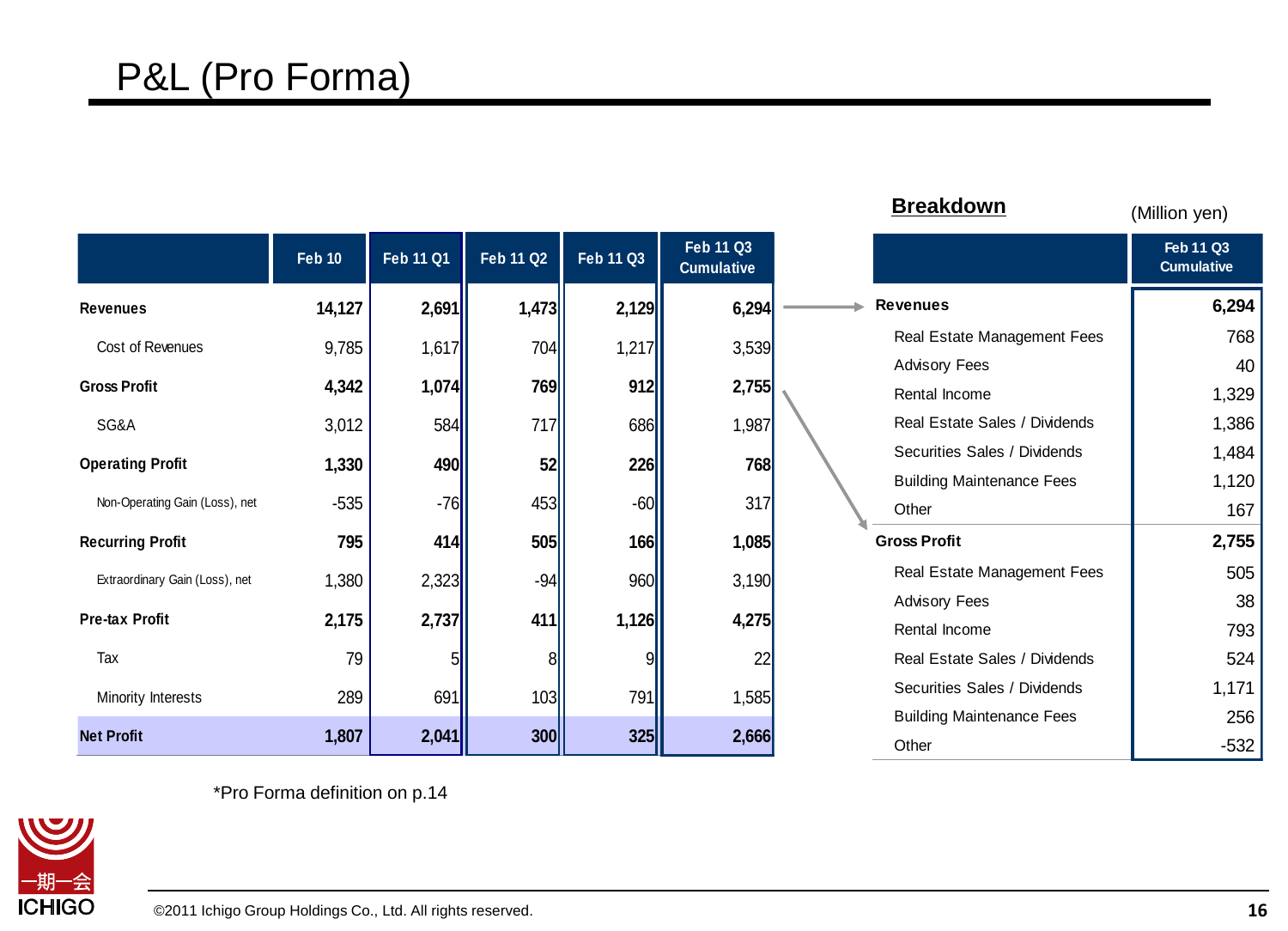# Appendix: Consolidated Financial Data

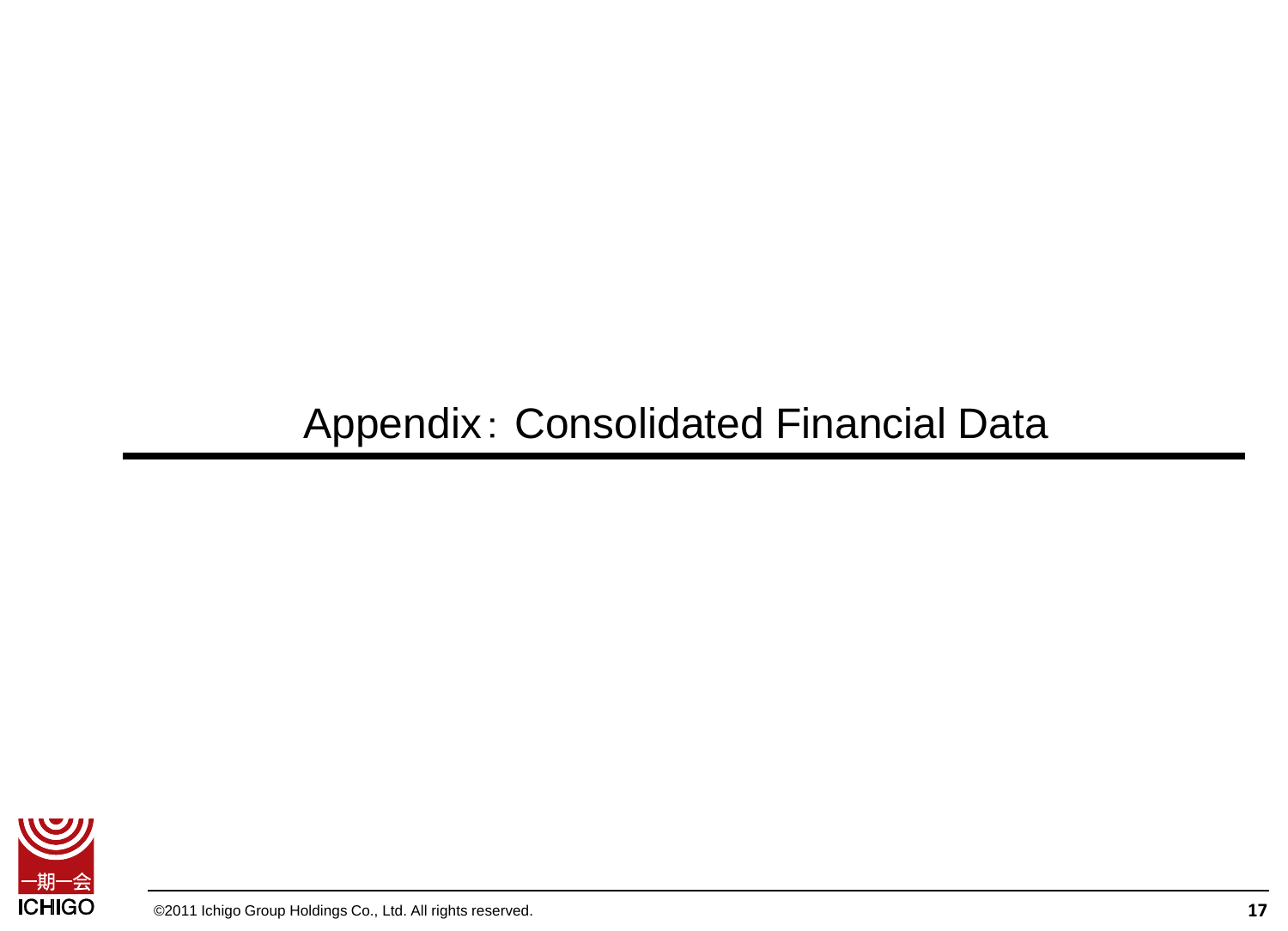#### Balance Sheet (Consolidated)

(Million yen)

|                                                   | Feb 10  | <b>Feb 11 Q1</b> | <b>Feb 11 H1</b> | <b>Feb 11 Q3</b> | QoQ change |
|---------------------------------------------------|---------|------------------|------------------|------------------|------------|
| <b>Total Assets</b>                               | 100,268 | 107,315          | 104,107          | 100,335          | $-3,772$   |
| Cash and Cash Equivalents                         | 10,728  | 13,389           | 12,842           | 12,940           | 98         |
| Operating Investments in Securities               | 9,404   | 9,411            | 8,501            | 8,588            | 87         |
| Real Estate Held for Sale                         | 69,445  | 70,056           | 69,689           | 69,745           | 56         |
| <b>Fixed Assets</b>                               | 3,201   | 3,255            | 3,232            | 3,218            | $-14$      |
| <b>Investments in Securities</b>                  | 7,197   | 10,133           | 9,512            | 5,853            | $-3,659$   |
| Other                                             | 293     | 1,071            | 331              | -9               | $-340$     |
| Liabilities                                       | 76,745  | 77,772           | 76,459           | 71,407           | $-5,052$   |
| Interest-Bearing Debts (excl. Non-Recourse Loans) | 13,642  | 14,113           | 11,943           | 10,203           | $-1,740$   |
| Non-Recourse Loans                                | 50,652  | 52,131           | 53,395           | 53,517           | 122        |
| CB                                                | 4,790   | 4,540            | 4,340            | 200              | $-4,140$   |
| Other                                             | 7,661   | 6,988            | 6,781            | 7,487            | 706        |
| <b>Net Assets</b>                                 | 23,523  | 29,542           | 27,648           | 28,927           | 1,279      |
| <b>Shareholders Equity</b>                        | 20,495  | 25,457           | 24,301           | 26,539           | 2,238      |
| Minority Interests and Other                      | 3,028   | 4,085            | 3,347            | 2,388            | $-959$     |

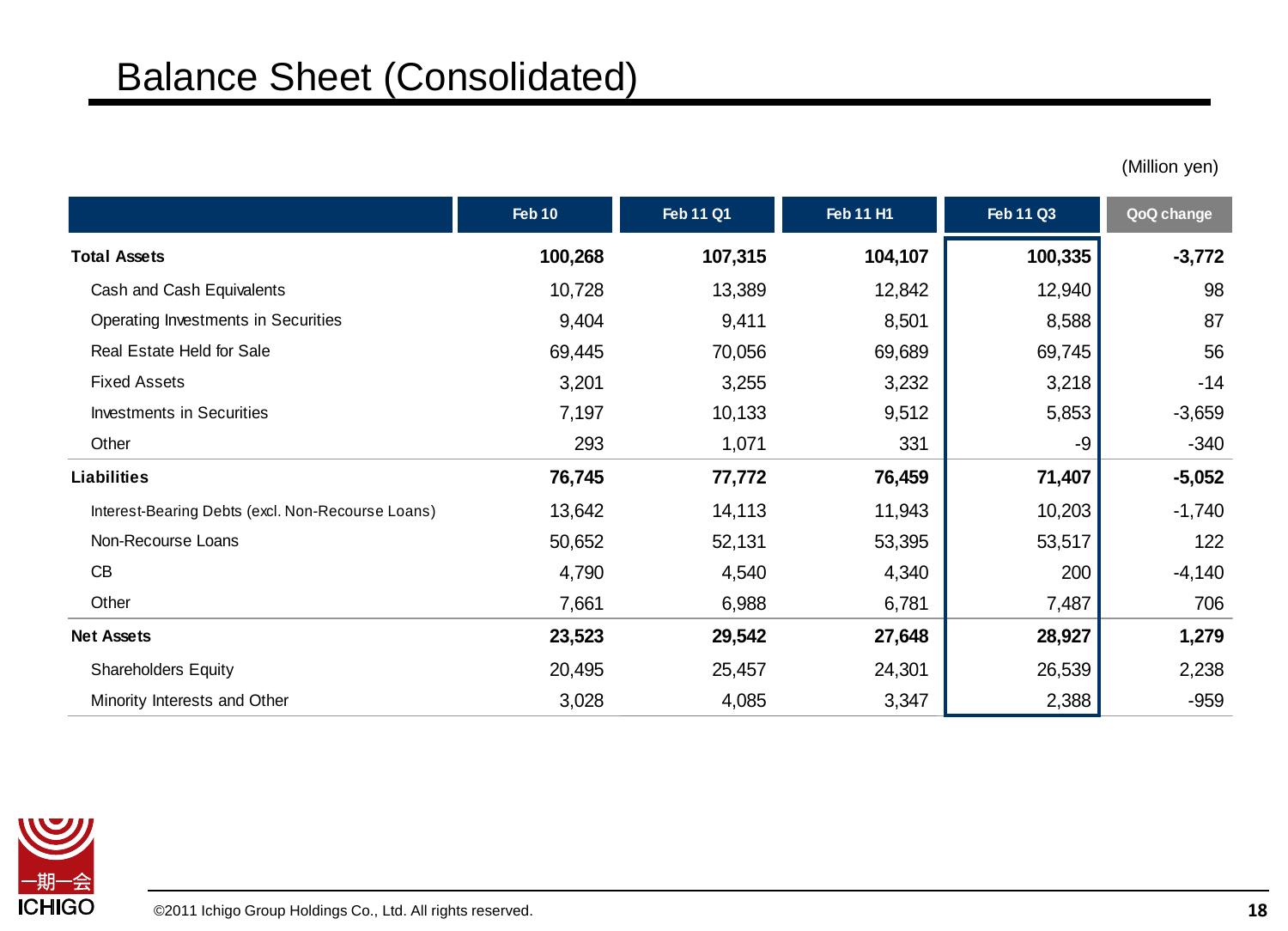#### Breakdown of Assets (Consolidated)

**Amount Outside Investors' Interests The Company's Interests Amount Outside Investors' Interests The Company's Interests Amount Outside Investors' Interests The Company's Interests Amount Outside Investors' Interests The Company's Interests** Cash and Cash Equivalents 10,728 - 1. 13,389 - 1. 12,842 - 1. 12,940 - 1. 1 **Operating Investments in Securities 9,404 <sup>0</sup> 9,404 9,411 <sup>0</sup> 9,411 8,501 <sup>0</sup> 8,501 8,588 <sup>0</sup> 8,588 8 7** Domestic Real Estate 2,188 0 2,188 2,220 0 2,220 2,221 0 2,221 2,688 0 2,688 467 Listed Domestic Companies 80 0 | 80 | 80 0 | 67 0 | 0 | -67 12.5 Equivalents 10,728 - 13,389 - 12,842 - 12,940 - 12,940 - 12,940 - 12,940 - 12,940 - 12,940 - 13,389 - 12,940 - 12,940 - 12,940 - 12,940 - 12,940 - 13,389 - 12,940 - 13,389 - 12,842 - 12,940 - 12,940 - 13,588 8 8 8 8 8 Listed Overseas Companies 2,742 0 2,742 2,854 0 2,854 2,174 0 2,174 1,984 0 1,984 1,984 -190 Unlisted Overseas Companies 1.614 0 | 1.634 0 0 1.325 0 1.206 0 1.206 -119 -3,357 - | -3,357 - 3,427 - | -3,427 - -3,369 - | -3,369 - -3,365 - | -3,365 - | -3,365 **1**,614 **1**,614 **1**,534 **1**,534 **1**,534 **1**,325 **1**,325 **1**,206 **1**,984 **1**,536 **1**<br> **6,047 1 6,047 5,984 5,984 5,132 1**,202 **1**,325 **1**,206 **1**,206 **1**,206 **1**,206 **1199**<br> **1**,614 **1**,534 **1**,325 **1 1**,325 **Real Estate Assets for Sale 69,445 53,864 15,581 70,056 55,052 15,005 69,689 54,450 15,239 69,745 54,342 15,403 164** Domestic Real Estate 66,374 51,330 | 15,044 | 66,918 52,463 | 14,455 | 69,689 54,450 | 69,745 54,342 | 15,403 | 164 Overseas Real Estate 3,071 2,534 537 3,138 2,589 549 0 0 0 0 0 **Investments in Securities 7,197 0 7,197 10,133 0 10,133 9,512 0 9,512 5,853 0 5,853 -3,659** Domestic Companies 423 0**| 423| 446 0| 440** 0| 440| 489 49| 49 Overseas Companies 5,996 0**| 5,996** 8,916 0| 7,949 0| 5,035 0 5,035 -2,914 Others 778 0| 771 0| 771| 1,123 0| 1,123| 329 0| 329| -794 -115 - | -115| -115 - | -115| -115 - | -115| - | -115| 0 **7,082 - 7,082 10,018 - 10,018 9,397 - 9,397 5,738 - 5,738 -3,659** Tangible Assets 3,201 - | - | 3,255 - | - | 3,232 - | - | 3,218 - | - | --Other Assets 3,765 - 4,612 - 3,815 - - -9 - - -**Total Assets 100,268 - 28,710 107,315 - 31,007 104,107 - 29,768 100,335 - 26,364 -3,404** Exhibition<br>
Investments Companies<br>
Investments in Securities<br>
Investments in Securities<br>
Investments in Securities<br>
Investments in Securities<br>
Investments in Securities<br>
Investments in Securities Bad Debts for Investments in Securities Listed Domestic Companies<br>
Unlisted Overseas Companies<br>
Listed Overseas Companies<br>
Unlisted Overseas Companies<br>
Reference: Allow ance for Bad Debts for<br>
Operating Investments in Securities Operating Investments in Securities **Feb 10 QoQ Change in the Company's Interests Feb 11 Q1 Feb 11 H1** Operating Investments in Securities less Listed Overseas Companies<br>
Unlisted Overseas Companies<br>
Reference: Allow ance for Bad Debts for<br>
Operating Investments in Securities<br>
Operating Investments in Securities<br>
Investments in Securities<br>
Investments in Securitie Investments in Securities **Investments in Securities**<br>
Domestic Companies<br>
Overseas Companies<br>
Others<br>
Reference: Allow ance for Bad Debts for<br>
Investments in Securities Investments in Securities **Feb 11 Q3**



(Million yen)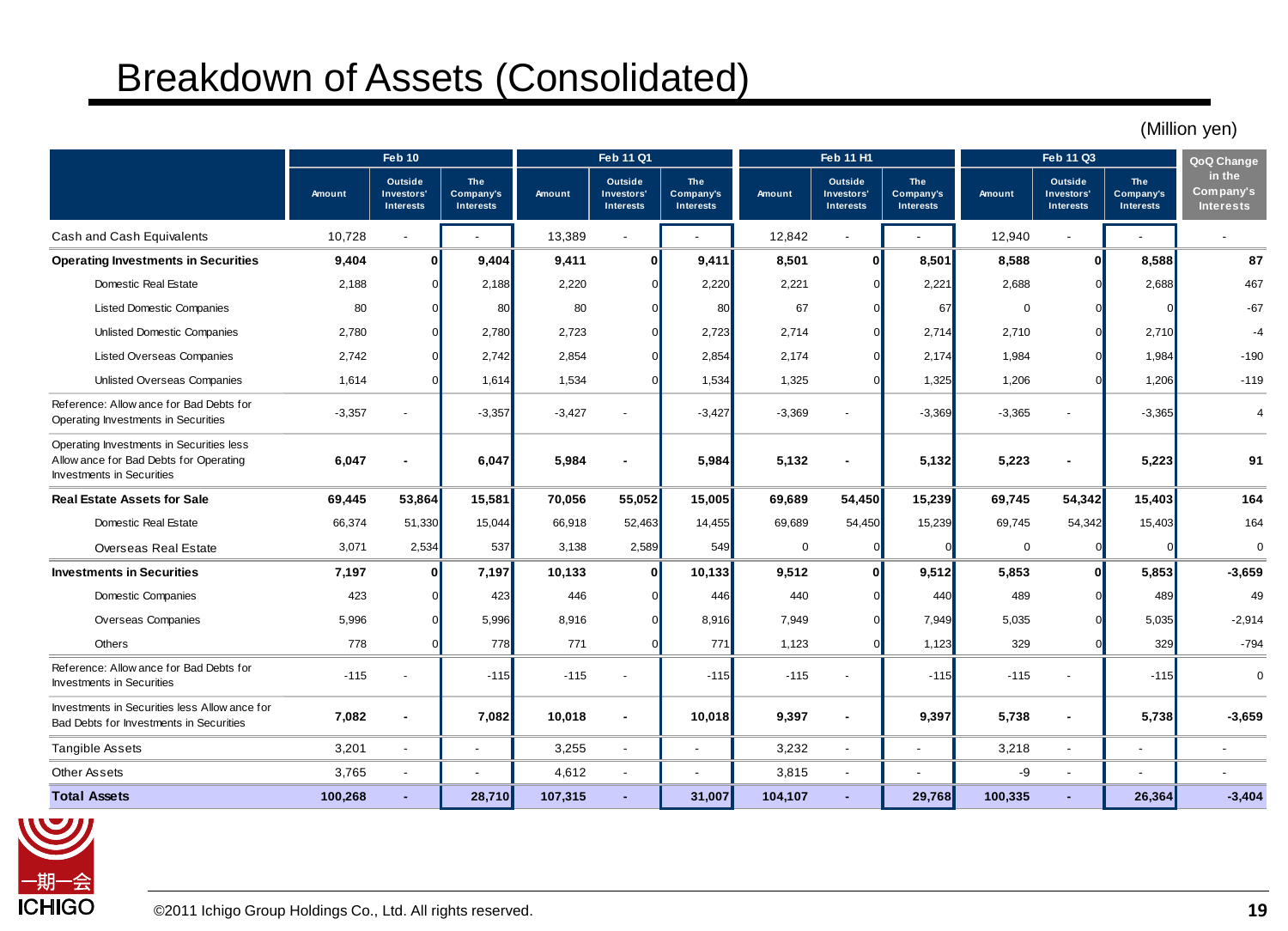### P&L (Consolidated)

|                                | Feb 10 | Feb 11 Q1 | <b>Feb 11 Q2</b> | Feb 11 Q3 | Feb 11 Q3<br><b>Cumulative</b> | <b>Full-Year</b><br><b>Forecast</b> | <b>Progress</b> |                                  | <b>Feb 11 Q3</b><br><b>Cumulative</b> |
|--------------------------------|--------|-----------|------------------|-----------|--------------------------------|-------------------------------------|-----------------|----------------------------------|---------------------------------------|
| <b>Revenues</b>                | 21,112 | 4,104     | 3,006            | 3,156     | 10,267                         | 13,800                              | 74.4%           | <b>Revenues</b>                  | 10,267                                |
| Cost of Revenues               | 16,991 | 3,017     | 2,107            | 2,200     | 7,325                          |                                     |                 | Real Estate Management Fees      | 516                                   |
|                                |        |           |                  |           |                                |                                     |                 | <b>Advisory Fees</b>             | 44                                    |
| <b>Gross Profit</b>            | 4,120  | 1,087     | 899              | 955       | 2,941                          |                                     |                 | Rental Income                    | 4,227                                 |
| SG&A                           | 3,011  | 583       | 717              | 685       | 1,986                          |                                     |                 | Real Estate Sales / Dividends    | 2,824                                 |
|                                | 1,108  | 503       | 182              |           | 954                            | 1,000                               | 95.4%           | Securities Sales / Dividends     | 1,484                                 |
| <b>Operating Profit</b>        |        |           |                  | 269       |                                |                                     |                 | <b>Building Maintenance Fees</b> | 1,120                                 |
| Non-Operating Gain (Loss), net | $-535$ | $-77$     | 452              | $-60$     | 317                            |                                     |                 | Other                            | 52                                    |
| <b>Recurring Profit</b>        | 573    | 426       | 634              | 209       | 1,271                          | 1,000                               | 127.1%          | <b>Gross Profit</b>              | 2,941                                 |
| Extraordinary Gain (Loss), net | 1,380  | 2,323     | $-93$            | 961       | 3,190                          |                                     |                 | Real Estate Management Fees      | 277                                   |
|                                |        |           |                  |           |                                |                                     |                 | <b>Advisory Fees</b>             | 28                                    |
| Pre-tax Profit                 | 1,953  | 2,749     | 541              | 1,170     | 4,461                          |                                     |                 | Rental Income                    | 1,277                                 |
| Tax                            | 78     |           |                  |           | 22                             |                                     |                 | Real Estate Sales / Dividends    | 593                                   |
|                                | 67     | 703       | 233              | 835       |                                |                                     |                 | Securities Sales / Dividends     | 1,171                                 |
| Minority Interests             |        |           |                  |           | 1,772                          |                                     |                 | <b>Building Maintenance Fees</b> | 256                                   |
| <b>Net Profit</b>              | 1,807  | 2,041     | 299              | 325       | 2,666                          | 2,300                               | 115.9%          | Other                            | $-661$                                |

(Million yen)

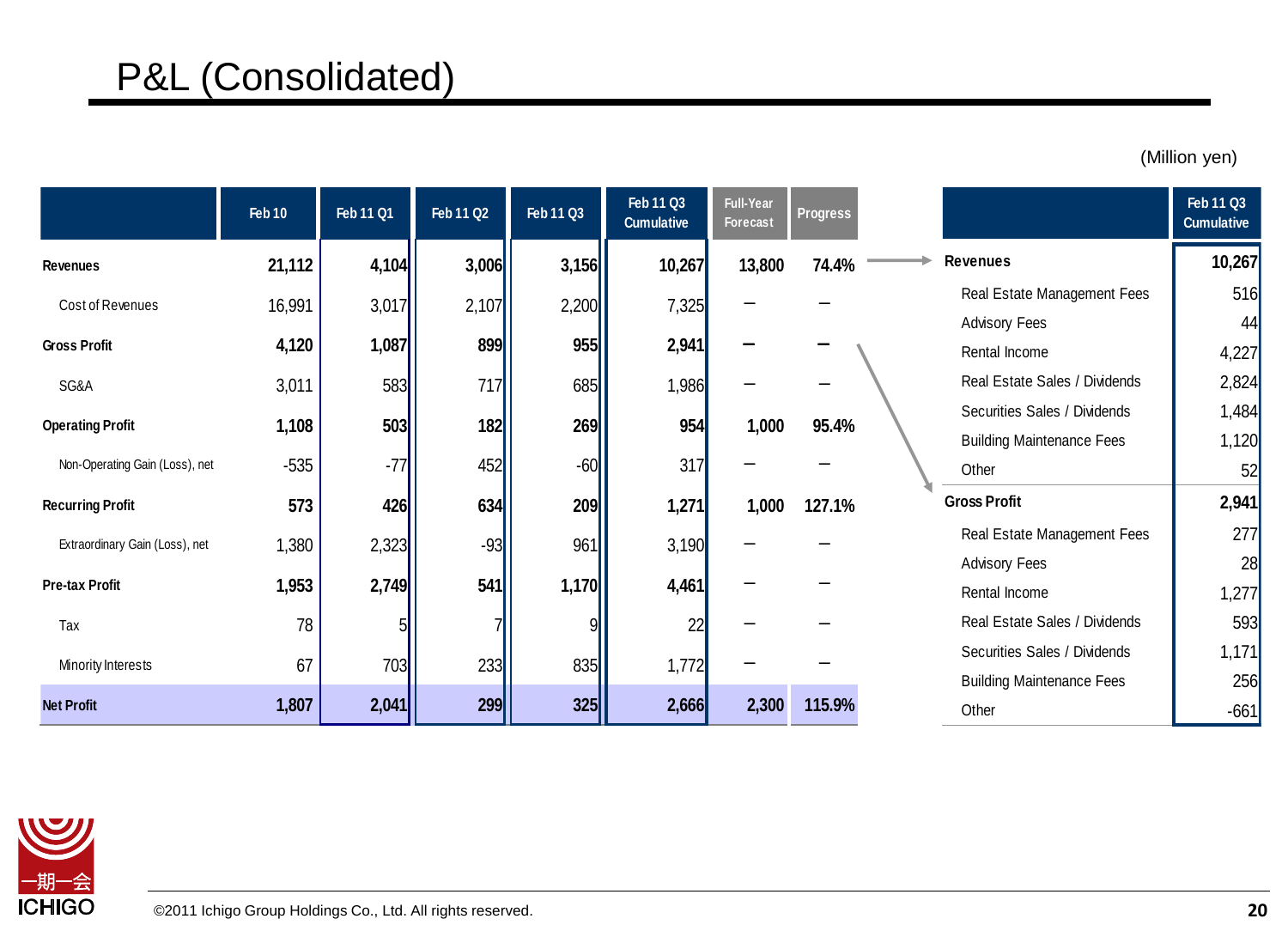## Appendix: Real Estate Data

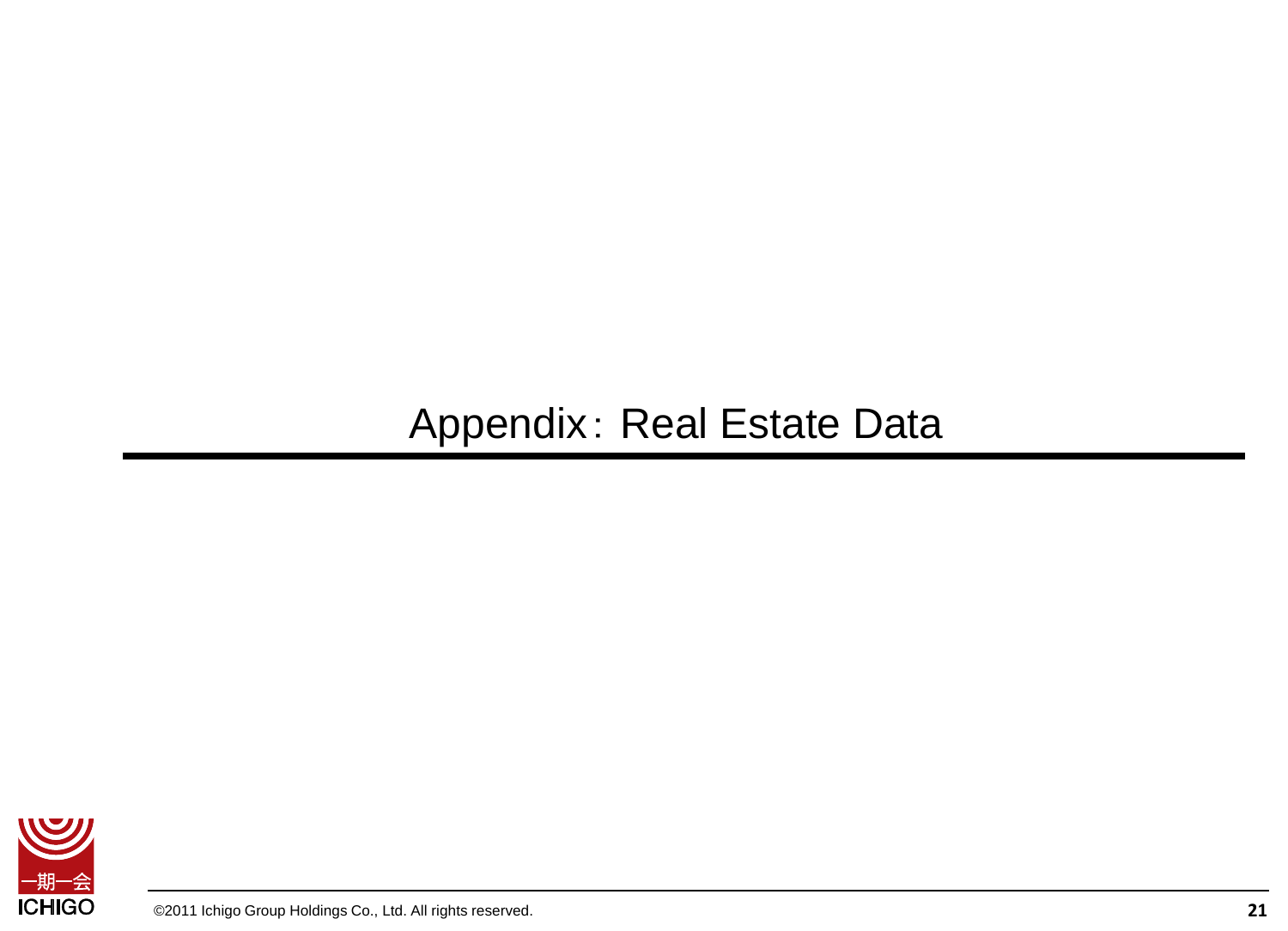### Cumulative Assets Under Management

- Historic Cumulative AUM Exceeds ¥1 trillion
- Strong Long-Term Track Record of Managing Real Estate for Clients



(billion yen, # of funds in parenthesis)

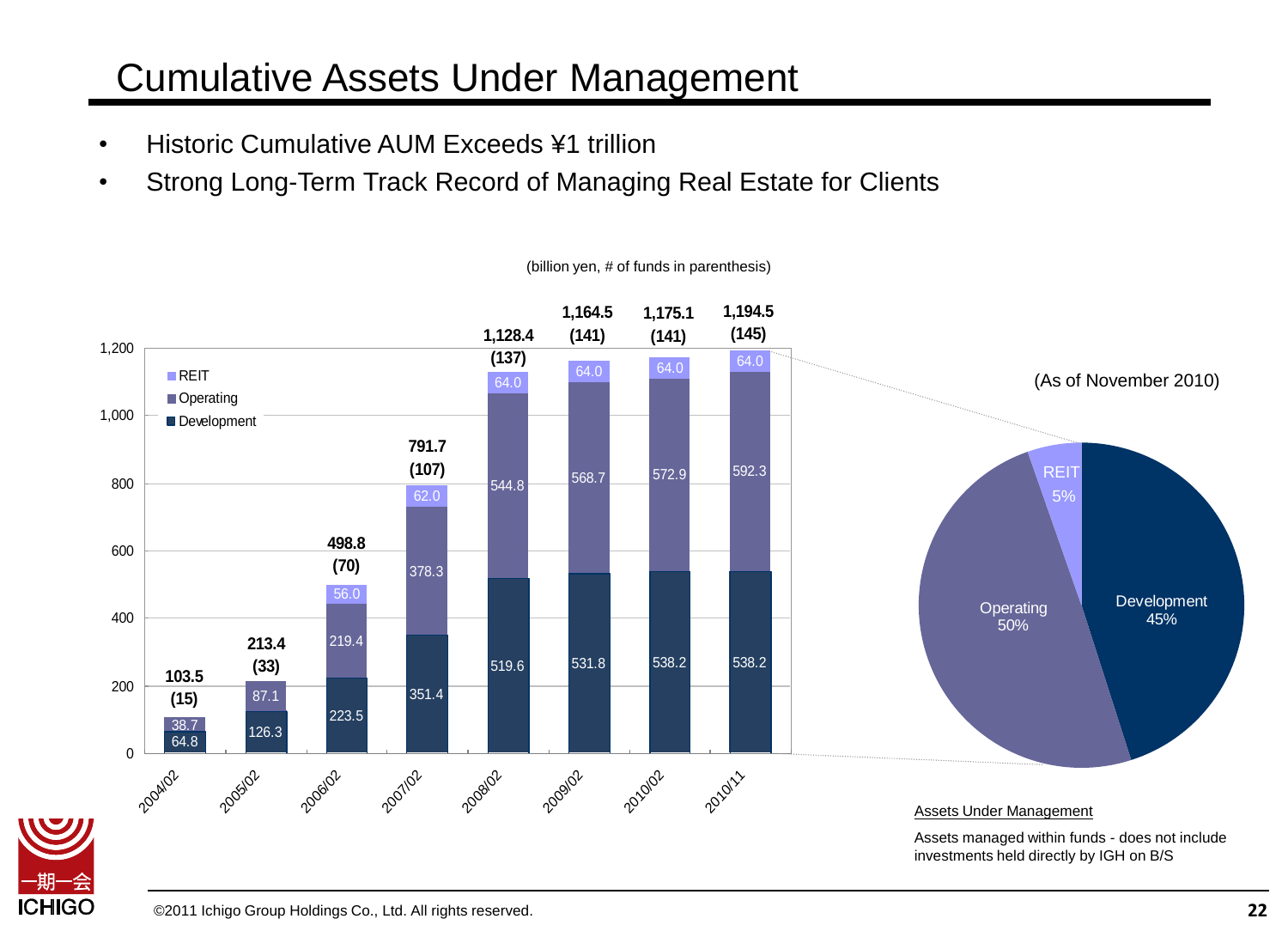#### Assets Under Management

- With launch of new funds, AUM has finally returned to growth after 11 quarter decline through financial crisis (AUM increased by ¥12.1 billion) (As of November 2010)
- 97% of Current Portfolio is Comprised of Operating Assets



**ICHIGO**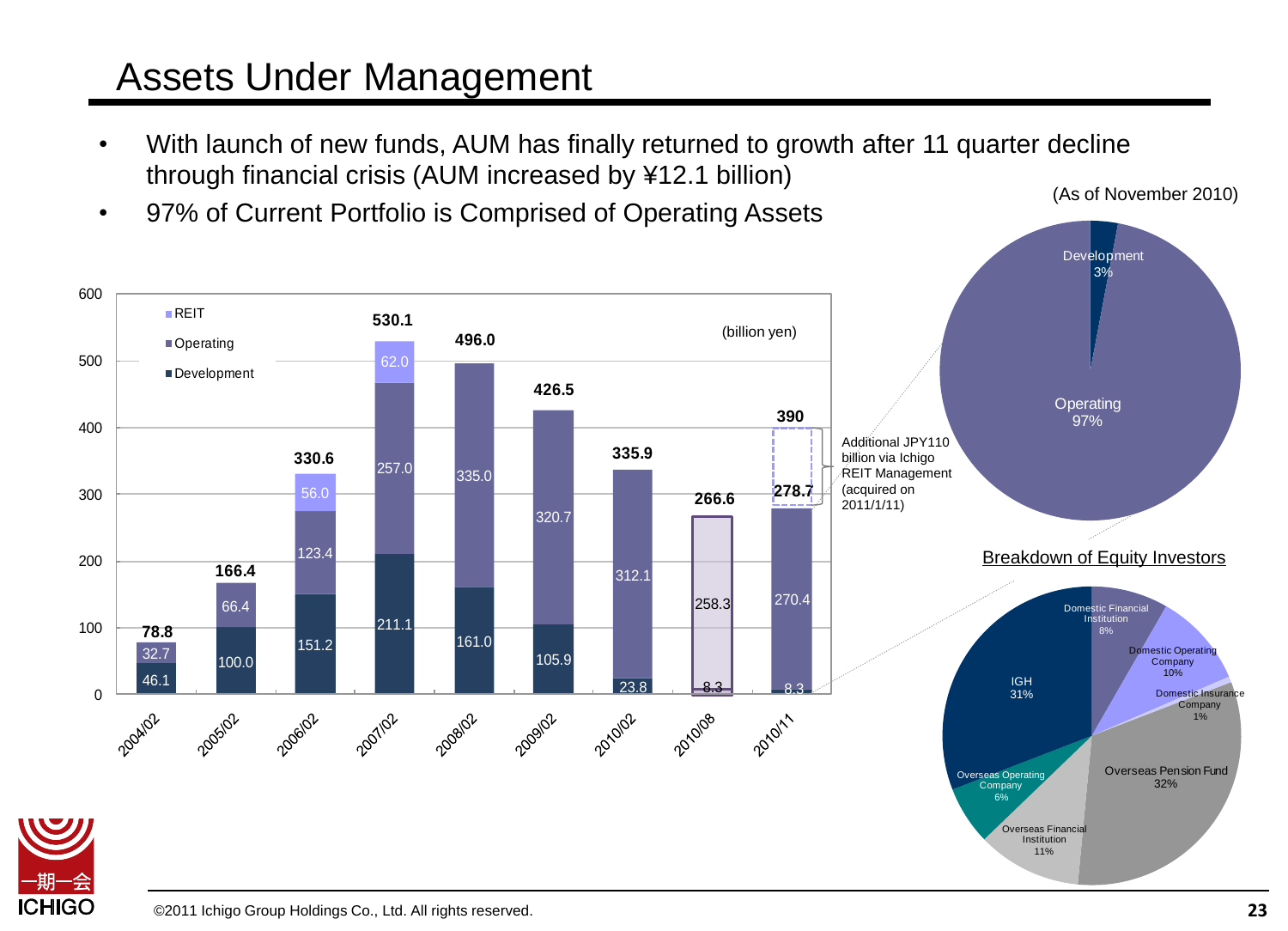### Real Estate Portfolio

- Mainly Office, although Significant Track Record across a Wide Variety of Asset Types
- Particular Experience in Managing Small & Mid-Size Assets from ¥1 5 billion in Tokyo



©2011 Ichigo Group Holdings Co., Ltd. All rights reserved.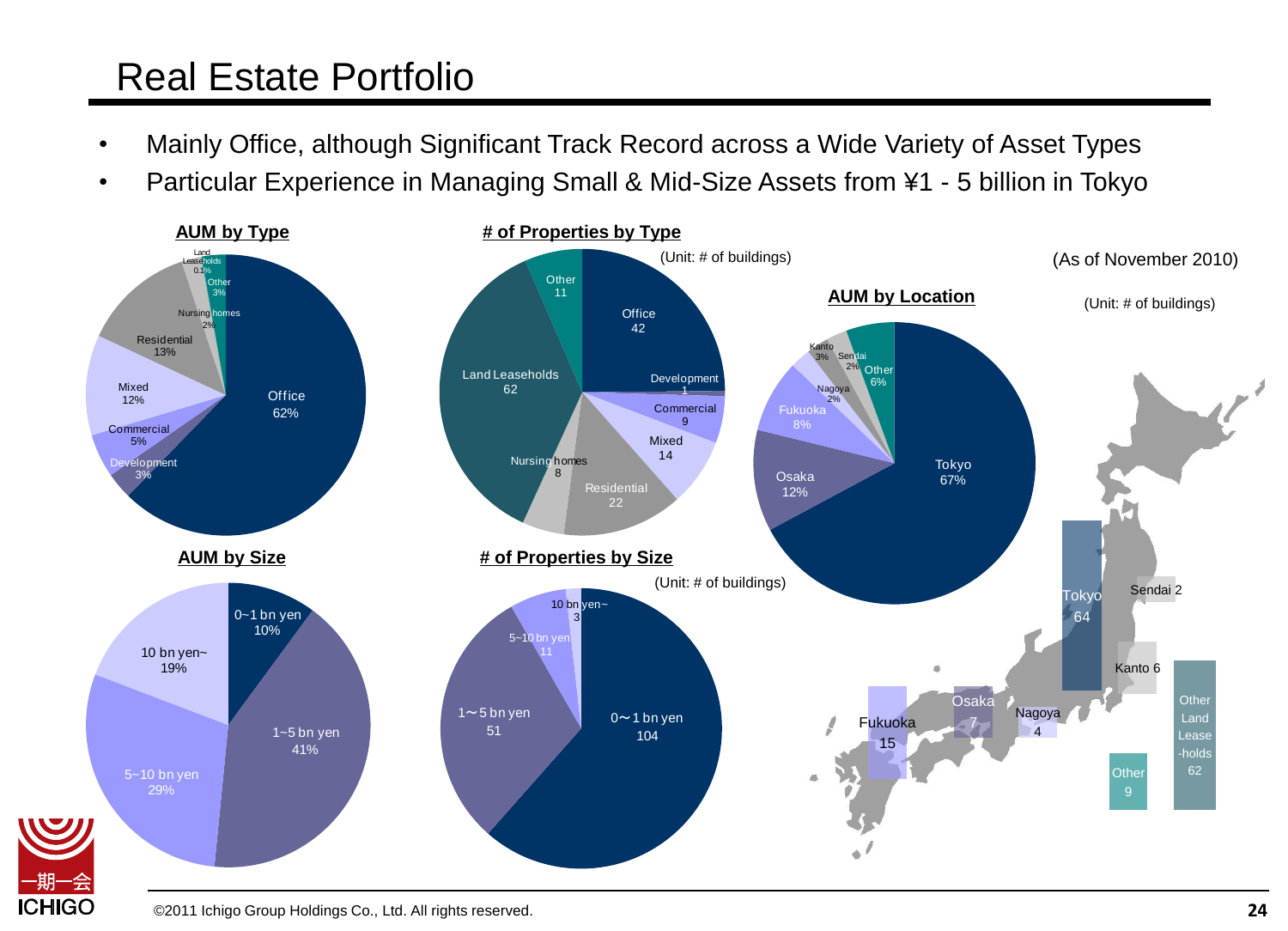### IGH Real Estate Cap Rates

- Cap Rates Increased Due to Early Adoption of Lower of Cost or Market Rule
- Continually Mark Assets In-line with Current Market Pricing and Eliminate Any Unrealized Losses from B/S

(As of November 2010)

#### **Real Estate Investments held by Funds (SPCs)**

(Million yen, except for percentage data)

| Location      | Acquisition value | Book value<br>(after write-down) | NOI (current) | Cap rate (at acquisition)<br>NOI / Acquisition value | Cap rate (current)<br>NOI / Book value after write-down |
|---------------|-------------------|----------------------------------|---------------|------------------------------------------------------|---------------------------------------------------------|
| Tokyo         | 170,643           | 146,982                          | 7,261         | $5.0\%$                                              | 6.0%                                                    |
| Outside Tokyo | 70,125            | 53,621                           | 3,812         | $5.7\%$                                              | 7.8%                                                    |
| Total         | 240,768           | 200,603                          | 11,073        | 5.3%                                                 | 6.8%                                                    |

#### **Real Estate Investments directly held by IGH**

(Million yen, except for percentage data)

| Location      | Acquisition value | Book value<br>(after write-down) | NOI (current) | Cap rate (at acquisition)<br>NOI / Acquisition value | Cap rate (current)<br>NOI / Book value after write-down |
|---------------|-------------------|----------------------------------|---------------|------------------------------------------------------|---------------------------------------------------------|
| Tokyo         | 7,126             | 4,631                            | 391           | 6.3%                                                 | $8.2\%$                                                 |
| Outside Tokyo | 8,493             | 5,737                            | 596           | 6.5%                                                 | $10.1\%$                                                |
| Total         | 15,619            | 10,368                           | 987           | 6.4%                                                 | 9.4%                                                    |

\*Cap rate calculation excludes one development asset (c. JPY700MM) which is not currently generating NOI



NOI (Net Operating Income)

NOI = rental income – management costs (taxes, property management fees and repairs)

©2011 Ichigo Group Holdings Co., Ltd. All rights reserved.